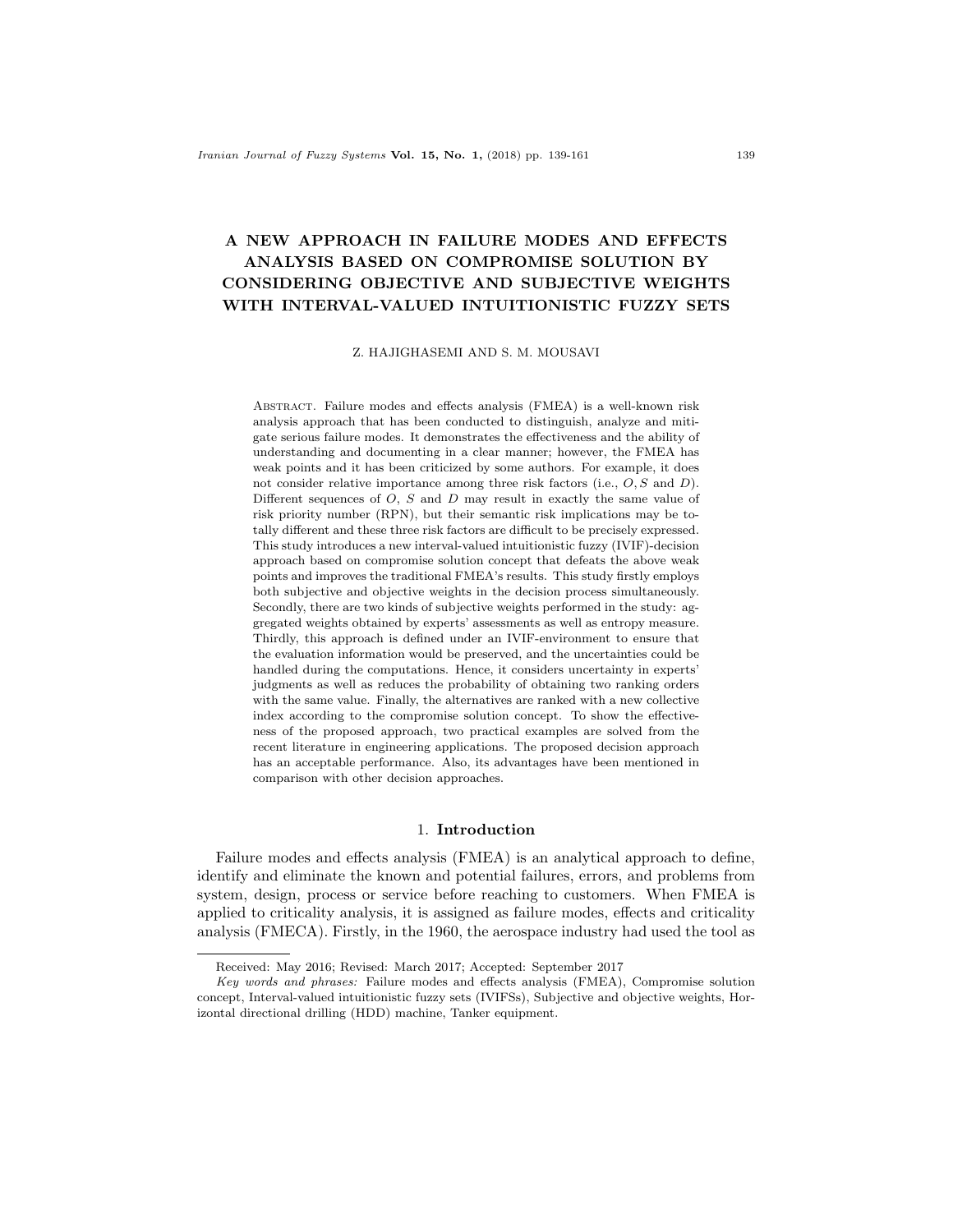an official method to evaluate the effects of system failures on mission accomplishments, staff and equipment safety. It is a bottom-up approach and help designers and analysts to identify and correct failure modes and improve the system in design and manufacturing levels [8, 27, 30, 32, 35]. Representing its capability, it has been applied to other industries, such as car manufacturing, electronics and medical industries. Feili et al. [14] have employed FMEA in renewable energy industry and have used it as a powerful tool for identifying and eliminating potential failures of geothermal power plants (GPPs). Zeng et al. [43] have employed FMEA as a risk assessment tool for achieving continuous improvement in implementing an integrated management system (IMS). Healthcare is another field that received researchers' attention [34]. Chanamool and Naenna [6] have studied decision-making processes in health organizations and improved it by applying FMEA for the risk assessment of work processes. Kumru and Kumru [17] have also employed FMEA for continuous improvement of purchase process in hospitals. Increasing reliability and safety of medical products through managing the risks during medical product development process [16], and analyzing and mitigating the risks of computer-controlled systems [3] are some of new applications of FMEA in different industries in the recent years.

Because of diversity of failures in system and resource restriction in organizations to perform corrective actions, it is important to prioritize the failure modes and devote resources to the high risk failure modes [9, 19]. To rank failure modes, risk assessment in FMEA is performed by developing a risk priority number (RPN) to determine the most serious risks for corrective actions. RPN is aggregation index which is obtained by multiplying three risk factors, denoted by  $O, S$  and  $D$ .

$$
RPN = S^*D^*O \tag{1}
$$

where  $O$  is probability of occurrence,  $S$  is related to severity of the failure mode and  $D$  is probability of not detecting the failure. These three factors are expressed in 1-10 rating scale and are used to calculate the RPN. The more the RPN, the more the risk of each failure mode and the corrective actions should be done. After performing the corrective actions, the RPN numbers should be recalculated to check the efficiency of the performed actions and to know whether the risks are removed.

Although the FMEA is regarded as structured, capable and well-documented method, it has been criticized for several weak points: (1) This method employs 3 risk factors without considering the difference in factors' relative importance. It is proved by several researchers and practitioners that the importance and effect of severity is much more than loss of detection; however, both of these factors have the same weight and effect in final result. This leads to the other drawback of FMEA. (2) Different sequences of  $O$ ,  $S$  and  $D$  may result in exactly the same value of RPN, but their semantic risk implications may be totally different. The failure with safety rate 9 and O and D rates of 1 has the same priority as failure mode with S and O rates 9 and D rate of 9; however, the first one is much more critical. (3) Despite the general idea about FMEA, its scores are not distributed uniformly between 0 and 1000. There are many holes and only 120 different combinations of risk factors are possible. (4) Due to ordinal scale for factors' evaluations, the final score is not capable of comparing and measuring in terms of corrective actions. In fact,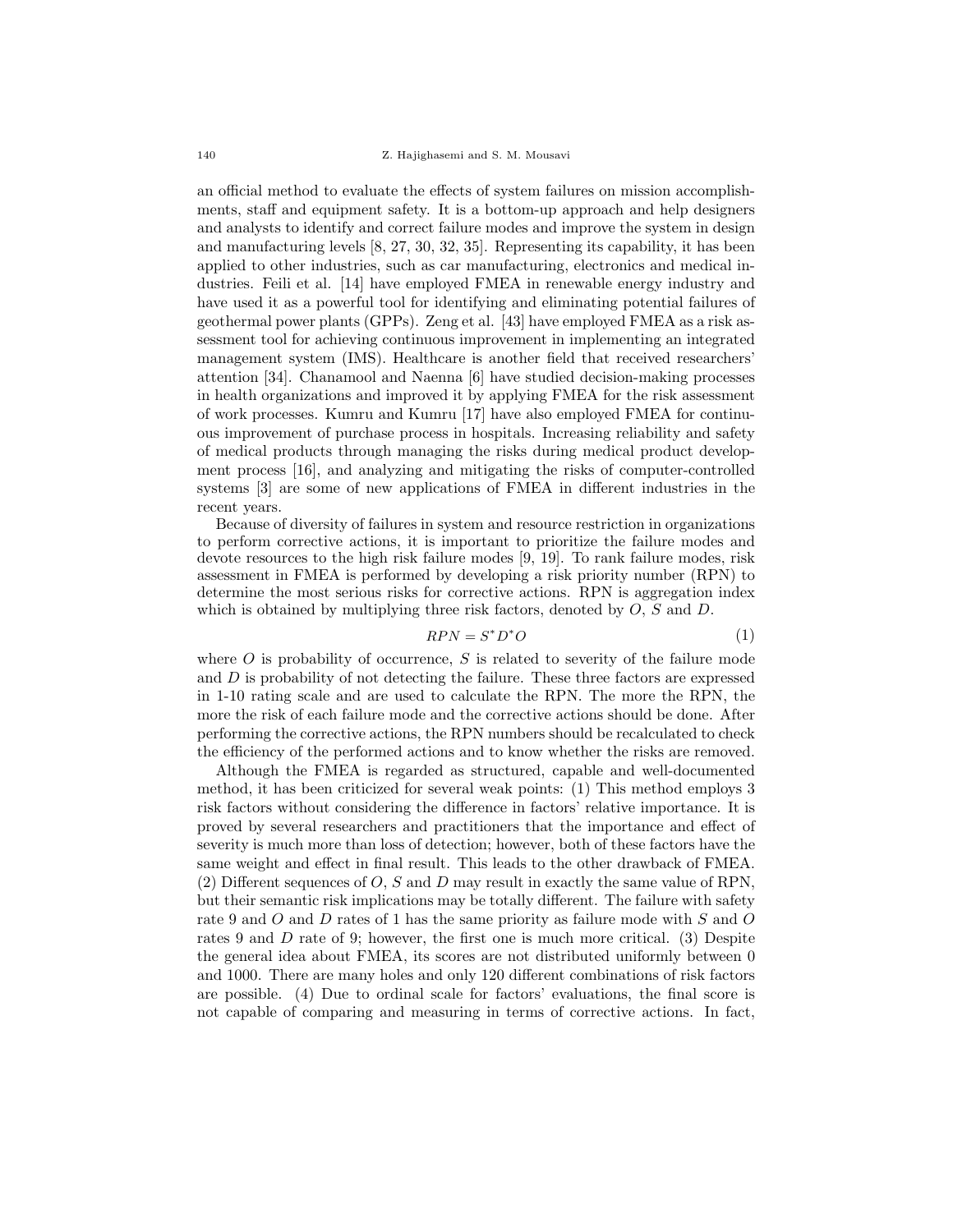after prioritizing the failure modes and performing corrective actions, RPN does not have the capability of measuring the actions' effectiveness, and the reduction in RPN after performing corrective action does not show amount of reduced risk in the system under consideration. (5) RPN is sensitive to variations in risk factors' weights and this makes some doubts about the RPN method robustness. (6) Finally, these three risk factors are difficult to be precisely expressed.

To overcome mentioned weak points, new methods and techniques are proposed to improve the FMEA results. The technique for order of preference by similarity to ideal solution (TOPSIS) is a extensively used method for conducting multiple criteria decision-making (MCDM) problems [11]. Recently, Vahdani et al. [32] and Kuo et al. [18] performed FMEA analysis using TOPSIS approach to rank the alternatives. Also, analytical hierarchy process (AHP) by Braglia [5], decision making trial and evaluation laboratory technique (DEMATEL) by Seyed-Hosseini et al. [30] are proposed and applied to perform FMEA to overcome RPN's weak points. Moreover, some researchers focused on how to determine risk factors' weights. Generally, subjective weights based on experts' judgments are used to determine relative weights among risk factors. Also, Ye [39] introduced entropy operator to determine subjective weights based on performance matrix. Liu et al. [27] argued that considering both subjective and objective weights makes the FMEA more practical and sensible. They used intuitionistic fuzzy hybrid weighted Euclidean distance (IFH-WED) operator to simultaneously consider both objective and subjective weights to obtain results. Recently, Liu et al. [22] have also employed both the subjective and objective weights in the process of risk and failure analysis.

On the other hand, it is not easy to judge the alternatives with respect to criteria in a precise manner. Surveys in different industries and applications show that in practice the data available for failures analysis are incomplete due to data loss, unreliability, data complexity or imprecision [3, 10, 16, 41]. Therefore, different uncertainty approaches are used to enable the FMEA to analyze the uncertain data. On this basis, several approaches are suggested for considering uncertainty in the FMEA. Fuzzy sets theory, evidence theory and grey theory are well-known theories applied to cover this deficiency. Du et al. [13] have used evidence theory to express the experts' imprecise opinions. Then, they have transformed them to crisp ones by employing weighted averaging. The crisp data are analyzed and aggregated using TOPSIS method. Grey theory has also been employed to aggregate and make a final conclusion from uncertain and imprecise experts' opinion [7, 20]. Zhou and Thai [45] have employed fuzzy sets theory to calculate the failures' risks expressed by linguistic terms. Then, they have prioritized the failures based on grey relational coefficient and found that the result of two methods are quite similar.

Meanwhile, fuzzy sets theory is the most famous theory for handling the information under uncertain environments and has been employed by several researchers. The triangular fuzzy numbers and trapezoidal fuzzy numbers were employed, respectively, by Kuo et al. [18] to consider uncertainty in FMEA. Kirkire et al. [16] have used triangular fuzzy numbers to manage the risks of failures during each phase of medical product development process and the risks have been mapped back to development phases. Yeh and Chen [41] have mentioned the traditional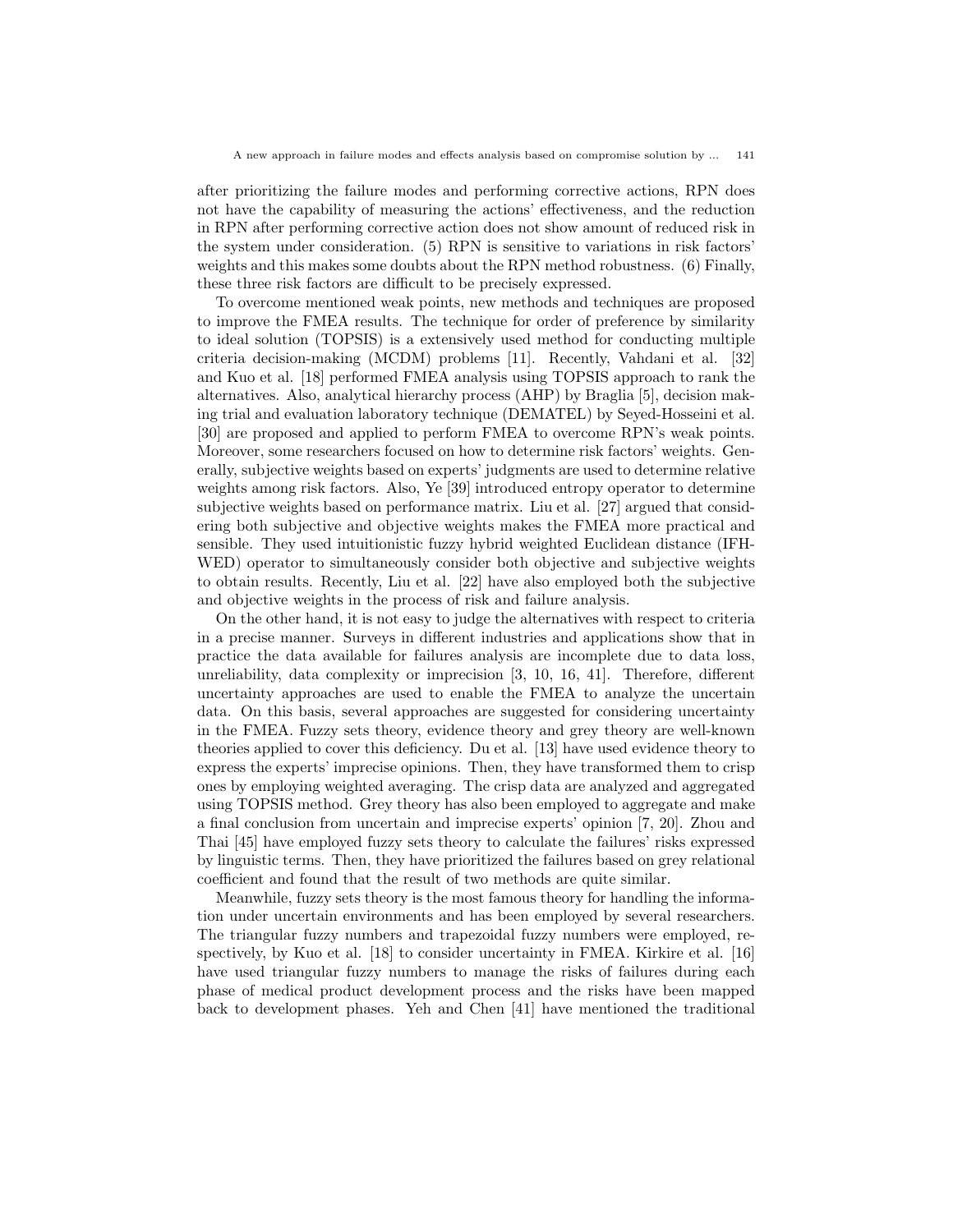FMEA deficiency in precisely expressing the experts' knowledge and have overcome by using linguistic fuzzy variables. Baek et al. [3] have applied fuzzy FMEA in offshore project. They have used linguistic fuzzy variables to confront the missing or unreliable data of SCADA and imprecise experts' opinions. Rachieru et al. [29] have also shown that the fuzzy FMEA can help experts prioritize the failures more precisely. Recently, 2-dimension uncertain linguistic generalized average operators are developed to consider 2 dimensions of human judgments, and hence, to improve decision-making process under uncertain environments [21, 23, 42].

After introducing intuitionistic fuzzy set (IFS) notions by Atanassov [2], it has been extensively applied to consider uncertainty in different situations [7, 8, 22]. This is because of IFS's feature in assigning membership and non-membership values in order to represent vagueness hidden in terms in more detail compared with previous fuzzy types. Chang and Cheng [8] proposed a risk assessment methodology using the IFSs in FMEA. They have applied DEMATEL method to calculate the final rank of failures. In addition, Chang et al. [8] has analyzed the system reliability and evaluation of redundancy place in system using linguistic intuitionistic fuzzy variables. Liu et al. [27] have proposed a method based on IFSs theory to improve scores' aggregation in FMEA. They have applied intuitionistic fuzzy weighted averaging (IFWA) operator to combine the experts' judgments and then using an intuitionistic fuzzy hybrid weighted Euclidean distance (IFHWED) as an improved aggregation operator, prioritized the failures' risks. Recently, Liu et al. [22] have also proposed an intuitionistic fuzzy hybrid TOPSIS approach to prioritize the failures risks and have highlighted the most serious failures.

Neutrosophic set (NS) is another uncertainty concept that is a generalization of IFSs and introduced by Smarandache [31]. This concept enables decision makers to use truth membership, indeterminacy-membership, and falsity-membership to describe their opinions. Consequently, Liu and Wang [26] have proposed a singlevalued neutrosophic normalized weighted Bonferroni mean (SVNNWBM) operator on the basis of Bonferroni mean, the weighted Bonferroni mean (WBM), and the normalized WBM to aggregate the single-valued neutrosophic numbers.

In addition, the concept of generalized interval-valued trapezoidal fuzzy numbers is another extension of fuzzy sets theory which is based on the concepts of generalized trapezoidal fuzzy numbers and interval-valued fuzzy numbers. Liu and Jin [28] have introduced some operations and rules of generalized interval-valued trapezoidal fuzzy numbers (GITFNs) and have proposed three generalized interval-valued trapezoidal fuzzy weighted aggregation operators that can handle the information hidden in uncertain data during aggregation phase of decision-making. Liu et al. [28] have also proposed a method based on ordered weighted harmonic averaging operators to improve decision-making process under generalized interval-valued trapezoidal fuzzy environment. A power generalized average (PGA) operator and an intuitionistic trapezoidal fuzzy power generalized weighted average (ITFPGWA) operator have been proposed by Liu and Liu [25], which extend the aggregation operators used in decision-making problems.

The concept of interval-valued intuitionistic fuzzy sets (IVIFSs) is also generalized form of IFSs theory that can have a meaningful role in improving decision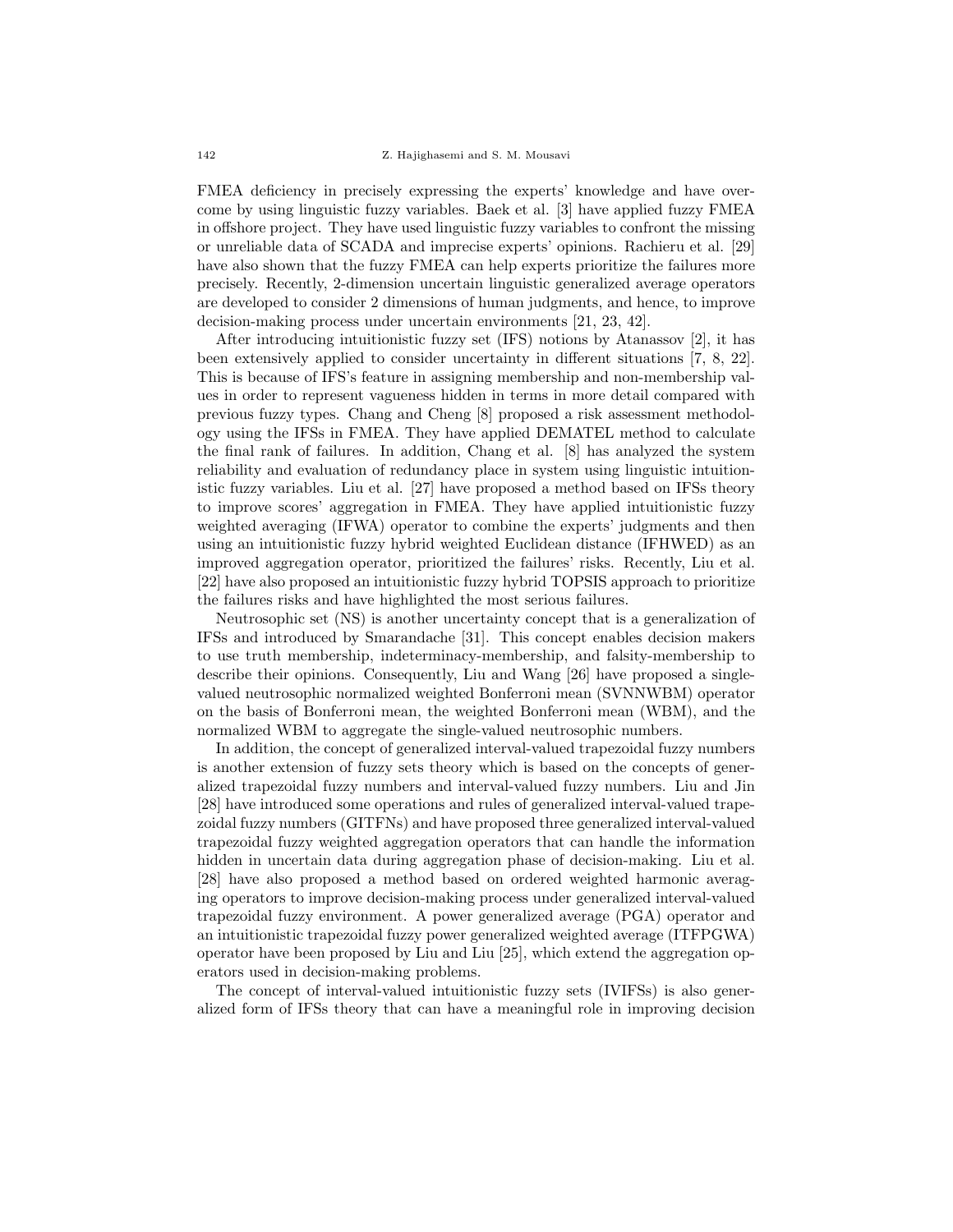modeling. It considers membership and non-membership functions as interval values; and hence, has more potential to handle and trail vague situations rather than IFSs [33, 36, 44]. As IVIFSs can properly handle the vagueness and ambiguity of data, it can be a powerful way to deal with real-life problems. Recently, Hashemi et al. [15] proposed an extended compromise ratio model under an interval-valued intuitionistic fuzzy (IVIF)-environment.

Based on the above remarks, this paper presents a new IVIF-decision approach based on compromise solution concept under an IVIF-environment. The main drawbacks of FMEA that this paper aims to solve them are as follows: (1) Difficulty in precise assessment of experts' judgments. Because the FMEA result is directly dependent on input data, and the data is obtained from an uncertain and vague source of experts' judgments, considering the uncertainty of judgments as complete as possible, is a very important issue. (2) Relative importance weights of three risk factors are assumed to be the same; Moreover, the traditional PRN formula is very sensitive to variations of risk factors. Considering proper risk factors weighting method, besides of taking into account uncertainty hidden in relative factors' weights simultaneously, can insure overcoming these weak points. (3) The way in which the RPN is obtained, is questionable. Since the risk factors are ordered numbers, they cannot be multiplied. This issue makes the RPN prioritization results debatable. Moreover, if a new risk factor with different scales is added to risk factors, the traditional RPN formula cannot be used anymore.

Based on mentioned traditional FMEA's weak points, the main advantages of proposed IVIF-decision approach can be described as below:

- (1) The analysis is performed under an IVIF-environment to handle uncertainties: this study uses IVIFSs that can possess more information about human judgments by contemplating membership and non-membership functions as interval values. Thus, it is less likely to lose information duration calculations and analysis. Moreover, by considering the compromise solution concept, these characteristics help the proposed approach to have a clear computational image, easy to understand steps and the ability to determine the best option quickly.
- (2) Objective weights are considered as well as subjective weights concurrently: many authors have regarded only one of subjective or objective weights in conducting FMEA (e.g., [7, 8, 9]); however, it is noticeable that none of them without another is complete. Therefore, in this study, both subjective and objective weights are concurrently employed.
- (3) There are two kinds of subjective weights employed in this paper: this study considers direct assessment as well as entropy measure to ensure that the performance matrix is conforming to direct weights evaluation, and therefore, results are more trustworthy.
- (4) A new collective index is presented to rank failure modes in the final decision process. This index ranks alternatives on the basis of their weighted Euclidean distances to positive and negative ideal points. In addition, this new collective index provides capability of considering new risk factors in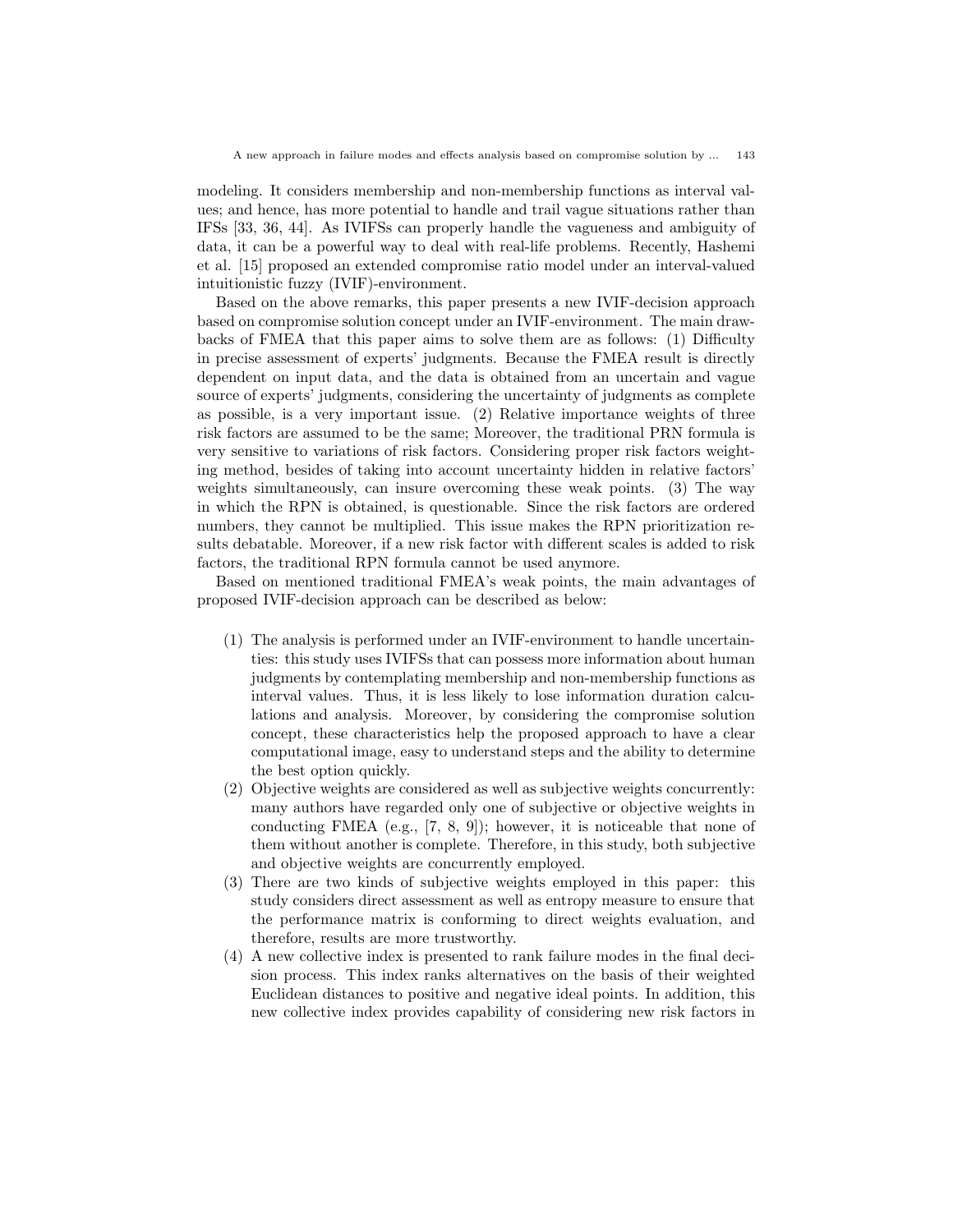prioritizing of failure modes. It will be shown that this new index has an acceptance performance and the ability to help decision makers in evaluating failure modes and choosing the most important ones.

The rest of this paper is arranged as follows: Section 2 introduces IVIFS and relevant preliminaries, and section 3 presents the proposed IVIF-decision approach. Section 4 illustrates two practical examples to show the performance of new approach, and finally the discussion and conclusions are expressed in sections 5 and 6.

# 2. Preliminaries

2.1. Basic Concepts and Operations of Interval-valued Intuitionistic Fuzzy Sets. In this section, the key notions for IVIFSs theory that will be useful throughout this study are presented. Atanassov and Gargov [1] introduced the notion of IVIFSs, which is defined as [15]:

**Definition 2.1.** Let X be an ordinary finite, nonempty set. An IVIFS in X is defined as

$$
\tilde{A} = \{ \langle x, \bar{\mu}_{\tilde{A}}(x), \bar{v}_{\tilde{A}}(x) \rangle \}
$$
\n(2)

where  $\bar{\mu}_{\tilde{A}}(x) \subset [0,1], \bar{v}_{\tilde{A}}(x) \subset [0,1],$  and  $\sup \bar{\mu}_{\tilde{A}}(x) + \sup \bar{v}_{\tilde{A}}(x) \leq 1, \forall x \in X$ .

In this study, an IVIF  $\tilde{A}$  is denoted by  $\langle [a_{\tilde{A}}, b_{\tilde{A}}], [c_{\tilde{A}}, d_{\tilde{A}}] \rangle$ , where  $[a_{\tilde{A}}, b_{\tilde{A}}] \subset$  $[0,1], [c_{\tilde{A}}, d_{\tilde{A}}] \subset [0,1].$  For each element  $x, \bar{\pi} = [1-b_{\tilde{A}}(x)-d_{\tilde{A}}(x), 1-a_{\tilde{A}}(x)-c_{\tilde{A}}(x)],$ is called hesitancy degree of an IVIF of  $x \in X$  in  $\tilde{A}$ . It can be seen that  $\bar{\pi} \subset [0,1]$ .

Atanassov [2] and Xu [37] defined four operational laws of IVIFNs, each operator is introduced as follows:

$$
\tilde{A} \oplus \tilde{B} = \langle [a_{\tilde{A}} + a_{\tilde{B}} - a_{\tilde{A}} a_{\tilde{B}}, b_{\tilde{A}} + b_{\tilde{B}} - b_{\tilde{A}} b_{\tilde{B}}], [c_{\tilde{A}} c_{B}, d_{\tilde{A}} d_{\tilde{B}}] \rangle
$$
(3)

$$
\tilde{A} \otimes \tilde{B} = \langle [a_{\tilde{A}}.a_{\tilde{B}}, b_{\tilde{A}}.b_{\tilde{B}}], [c_{\tilde{A}} + c_{\tilde{B}} - c_{\tilde{A}}.c_{\tilde{B}}, d_{\tilde{A}} + d_{\tilde{B}} - d_{\tilde{A}}.d_{\tilde{B}}] \rangle \tag{4}
$$

$$
\lambda \tilde{A} = \langle [1 - (1 - a_{\tilde{A}})^{\lambda}, 1 - (1 - b_{\tilde{A}})^{\lambda}], [(c_{\tilde{A}})^{\lambda}, (d_{\tilde{A}})^{\lambda}]\rangle, \quad \lambda > 0
$$
\n(5)

$$
\tilde{A}^{\lambda} = \langle [(a_{\tilde{A}})^{\lambda}, (b_{\tilde{A}})^{\lambda}], [1 - (1 - c_{\tilde{A}})^{\lambda}, 1 - (1 - d_{\tilde{A}})^{\lambda}]\rangle, \quad \lambda > 0
$$
\n(6)

These operations can guarantee that the operational results are IVIFNs. Also, Yu et al. [42] and Ye [40] introduced the score and accuracy functions to measure and evaluate an IVIF as follows.

**Definition 2.2.** Let  $\tilde{A}_1$  and  $\tilde{A}_2$  be two IVIFNs, then:

$$
S(\tilde{A}) = \frac{1}{4} [2 + a_{\tilde{A}} - c_{\tilde{A}} + b_{\tilde{A}} - d_{\tilde{A}}]
$$
\n(7)

$$
H(\tilde{A}) = a_{\tilde{A}} + b_{\tilde{A}} - 1 + \frac{c_{\tilde{A}} + d_{\tilde{A}}}{2}
$$
 (8)

where  $S(\tilde{A}) \in [0,1]$  and  $H(\tilde{A}) \in [-1,1]$ . The larger value of  $S(\tilde{A})$  the higher the IVIF is. On this basis, the largest and the smallest IVIFN are  $\langle [1, 1], [0, 0] \rangle$  and  $\langle [0, 0], [1, 1] \rangle$ , respectively. If  $S(\tilde{A}) < S(\tilde{B})$ , then  $\tilde{A} < \tilde{B}$ 

If  $S(\tilde{A}) = S(\tilde{B})$ , then: If  $H(\tilde{A}) = H(\tilde{B})$ , then  $\tilde{A} = \tilde{B}$ If  $H(\tilde{A}) < H(\tilde{B})$ , then  $\tilde{A} < \tilde{B}$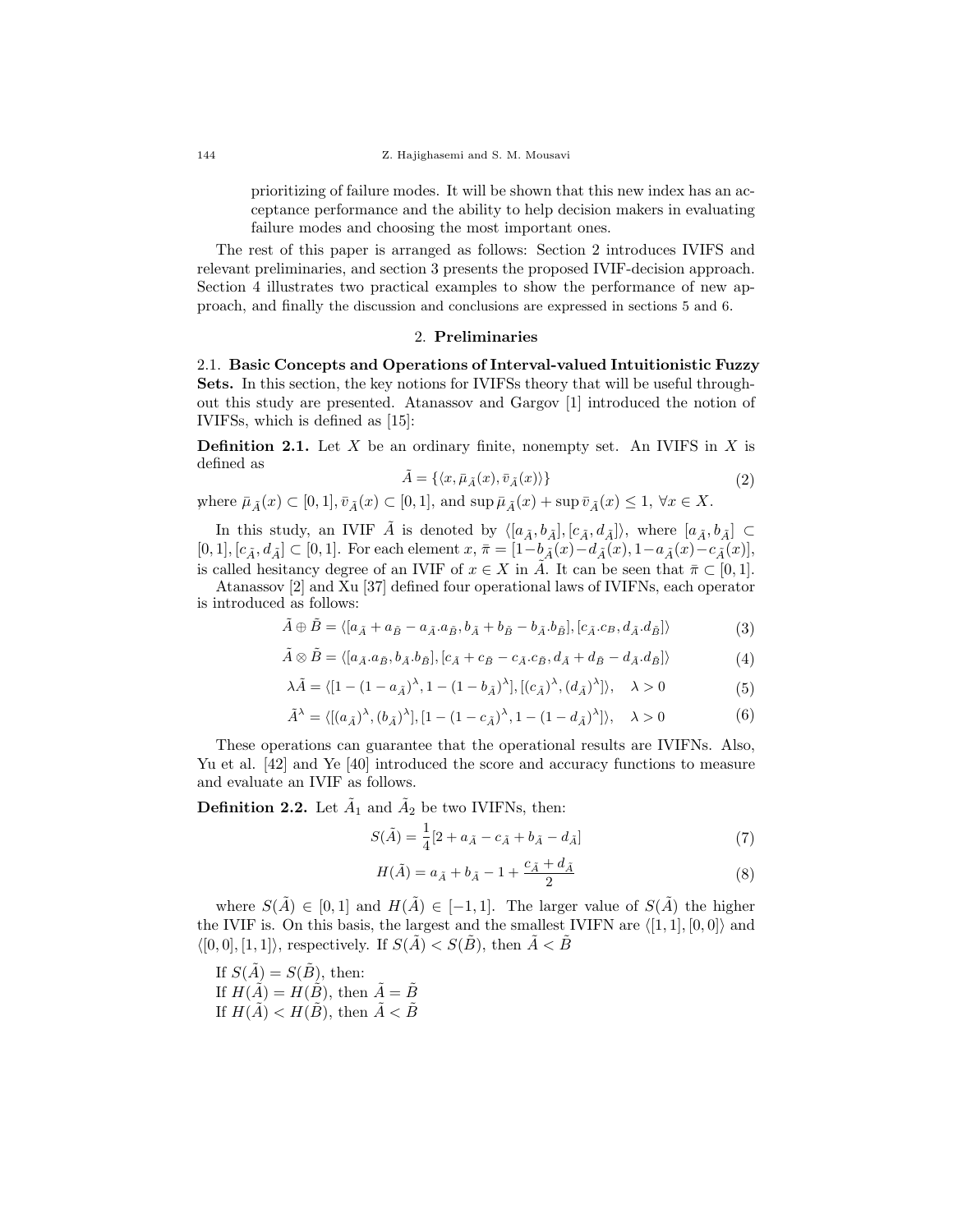**Definition 2.3.** Let  $\tilde{a}_1$  and  $\tilde{a}_2$  be two IVIFNs, then the Euclidean distance operator can be defined as [44]:

$$
d(\tilde{a}_1, \tilde{a}_2) = \sqrt{\frac{1}{4}((a_1 - a_2)^2 + (b_1 - b_2)^2 + (c_1 - c_2)^2 + (d_1 - d_2)^2)}
$$
(9)

**Definition 2.4.** Let  $\tilde{x}_j = \langle [a_j, b_j], [c_j, d_j] \rangle (j \in N)$  be a collection of IVIFNs, and  $\lambda_j = (\lambda_1, \lambda_2, \dots, \lambda_n)^T$  be the weight vector of  $\tilde{x}_j (j \in N)$ , where  $\lambda_j$  indicates the importance degree of  $\tilde{x}_j$ , satisfying  $\lambda_j \geq 0$   $(j \in \tilde{N})$  and  $\sum_j (j = 1)^n \lambda_j = 1$ , and let interval-valued intuitionistic fuzzy weighted averaging (IVIFWA):  $\Phi^n \to \Phi$  if [44]:

$$
\tilde{x}_j = IVIFWA(\tilde{x}_1, \tilde{x}_2, ..., \tilde{x}_n) = \sum_{j=1}^n \lambda_j . \tilde{x}_j
$$
  
=  $\langle \left[1 - \Pi_{j=1}^n (1 - a_j)^{\lambda_j}, 1 - \Pi_{j=1}^n (1 - b_j)^{\lambda_j}\right], \left[\Pi_{j=1}^n (c_j)^{\lambda_j}, \Pi_{j=1}^n (d_j)^{\lambda_j}\right] \rangle$  (10)

**Definition 2.5.** Let  $\tilde{x}_j$  ( $j = 1, 2, ..., n$ ) be a collection of IVIFNs, the intervalvalued intuitionistic fuzzy weighted geometric aggregation operator of the IVIFnumbers is obtained by [15]:

$$
\tilde{x}_{ij} = IVIFWGA(\tilde{x}_1, \tilde{x}_2, ..., \tilde{x}_n) = \Pi_{j=1}^n \tilde{x}_j^{\omega_j}
$$
\n
$$
= \langle \left[ \Pi_{k=1}^l (a_j^k)^{\omega_k}, \Pi_{k=1}^l (b_j^k)^{\omega_k} \right] \left[ 1 - \Pi_{k=1}^l (1 - c_{ij}^k)^{\omega_k}, 1 - \Pi_{k=1}^l (1 - d_{ij}^k)^{\omega_k} \right] \rangle
$$
\n(11)

where  $\omega = (\omega_1, \omega_2, \dots, \omega_n)^T$  is the weight vector of  $\tilde{x}_j (j = 1, 2, \dots, n), \omega \in [0, 1]$ and  $\sum_{j=1}^n \omega_j = 1$ .

2.2. The OWA operator. The OWA operator is a parameterized aggregation operator and first suggested by Yager [38]. This operator characterized by its input that is rearranged in the decrease order. The OWA's weights are the weights of ordered positions of input instead of each of them and can be defined as follows [36].

**Definition 2.6.** An OWA operator of dimension n is a mapping OWA:  $R^n \to R$ that has an associated weighting vector  $\omega_j = (\omega_1, \omega_2, \dots, \omega_n)^T$ , with  $\omega_j \subset [0, 1]$ and  $\sum_{j=1}^n \omega_j$ , such that:

$$
OWA(a_1, a_2, \dots, a_n) = \sum_{j=1}^n \omega_j b_j
$$
\n
$$
\text{gest of } a_i. \tag{12}
$$

where  $b_i$  is the *j*th large

For determining the OWA weights, much work has been done. To eliminate the effect of unfair judgments on the decision results, Xu [36] suggested a normal distribution-based method to generate the weights of the OWA operator. In this manner, the associated weighting vector is calculated by:

$$
\omega_i = \frac{1}{\sqrt{2\pi}\sigma_n} e^{-[(i-\mu_n)^2/2\sigma_n^2]} = \frac{e^{-[(i-\mu_n)^2/2\sigma_n^2]}}{\sum_{i=1}^n e^{-[(i-\mu_n)^2/2\sigma_n^2]}} \quad i=1,2,\ldots,n. \tag{13}
$$

where  $\omega_j = (\omega_1, \omega_2, \dots, \omega_n)^T$  is the weight vector of the OWA operator,  $\mu_n$  is the mean, and  $\sigma_n$  is the standard deviation of the collection of 1, 2, ..., n and calculated by:

$$
\mu_n = \frac{1}{n} \frac{n(1+n)}{2} = \frac{1+n}{2} \tag{14}
$$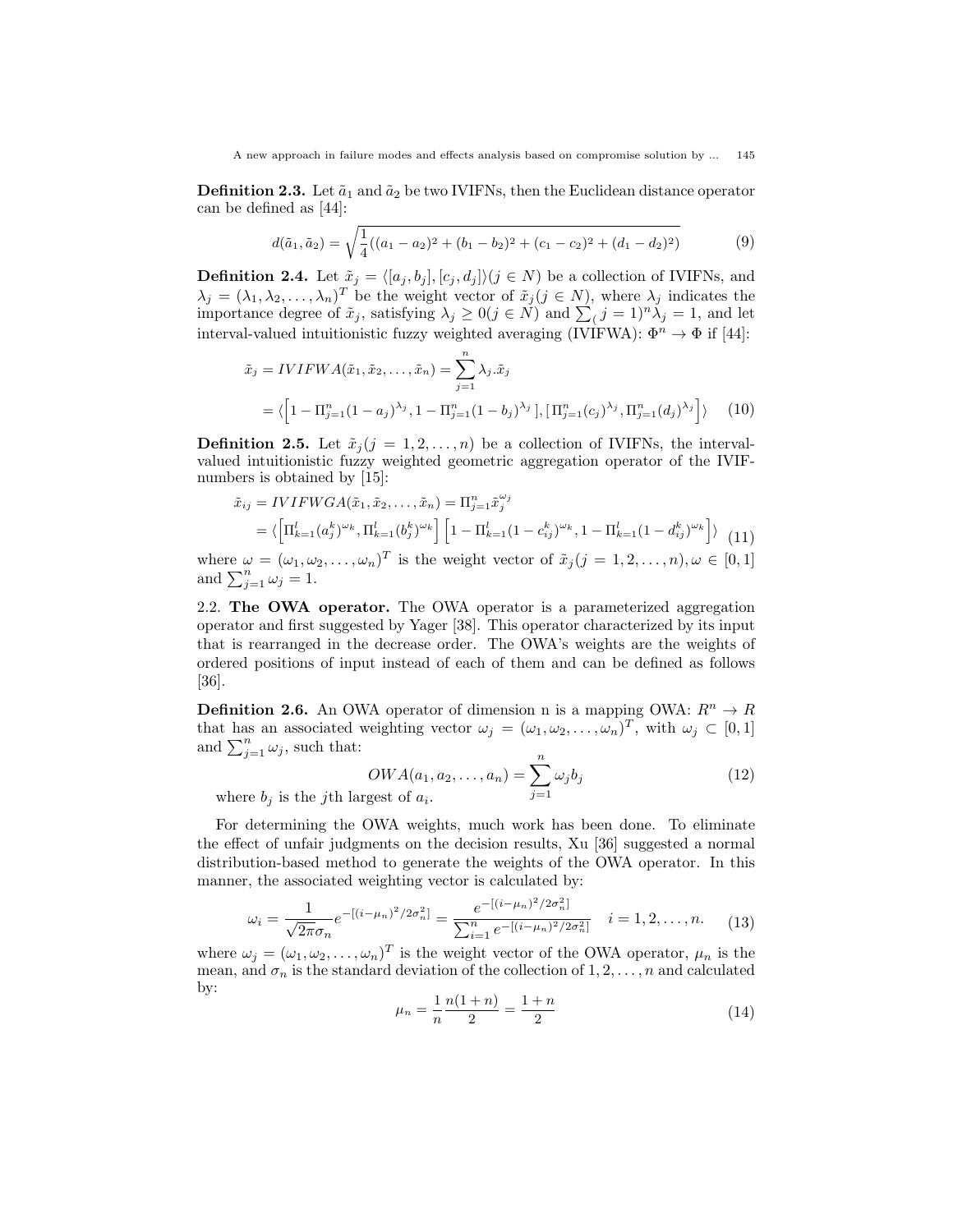146 Z. Hajighasemi and S. M. Mousavi

$$
\sigma_n = \left(\frac{1}{n}\sum_{i=1}^n (i - \mu_n)^2\right)^{\frac{1}{2}}
$$
\n(15)

1

2.3. Entropy weights. After introducing the IVIF notions by Atanassov and Gargov [1], much work has been done on operators over IVIFSs. Recently, Ye [40] proposed a MCDM method using the entropy weights-based correlation coefficient of IVIFSs. This study has used entropy measures to determine the factors' weights when they are completely unknown. In fact, this operator determines the weights based on decision matrix provided by experts.

In this study, factors' weights are determined by experts and hence it is likely that their assessments in comparison with their ratings' evaluations result in biased judgment. Therefore, entropy method is used to obtain risk factors' weights as well as direct experts' assessments.

**Definition 2.7.** For any  $A \in IVIF(X)$  the entropy measure is proposed as follows [40]:

$$
I(A) = \left\{ \sin \frac{\pi \times [1 + a_{\tilde{A}}(x) + pW_{\mu}A(x) - c_{\tilde{A}}(x) - qW_{\nu}A(x)]}{4} + \sin \frac{\pi \times [1 - a_{\tilde{A}}(x) - pW_{\mu}A(x) + c_{\tilde{A}}(x) + qW_{\nu}A(x)]}{4} - 1 \right\}
$$
  

$$
\times \frac{1}{\sqrt{2} - 1}
$$
 (16)

where  $W_{\mu A}(x) = b_{\tilde{A}}(x) - a_{\tilde{A}}(x)$  and  $W_{\nu}A(x) = d_{\tilde{A}}(x) - c_{\tilde{A}}(x)$ .

2.4. The IVIFHWED Operator. In order to use several weights in determining the distance, Liu et al. [21] have employed IFHWED operator to aggregate both the objective and subjective results. The IVIFHWED operator can be defined as follows.

Definition 2.8. An interval-valued intuitionistic fuzzy hybrid weighted Euclidean distance (IVIFHWED) operator of dimension n is a mapping IVIFHWED:  $R^n$  ×  $R^n \to R$  and can be calculated as follows [21]:

$$
\tilde{D}_{ij}^{\varepsilon} = IVIFHWED(\tilde{A}, \tilde{B}) = \sum_{r=1}^{R} \left[ \varphi_r(\sum_{j=1}^{l} d(\tilde{A}, \tilde{B}).w_j^r) \right]
$$
(17)

where r is the number of different relative weights devoted to each criterion,  $RF_i$ .

# 3. Proposed IVIF-decision Approach for the FMEA

Conventional FMEA approach is criticized for considerable weak points. In the vast majority of cases, data is imprecise and involved with vagueness and it is rather unlikely that one can evaluate risk factors with precise numbers. By employing the IVIFSs developed by Atanassov and Gargov [1], not only the membership and non-membership degrees of opinions are available, but also the decision makers are enable to judge these functions in the imprecise manner and estimate them instead of expressing precisely. In practice, IVIFNs have been broadly applied in real-life decision making problems, and studies of application of IVIFs in decision-making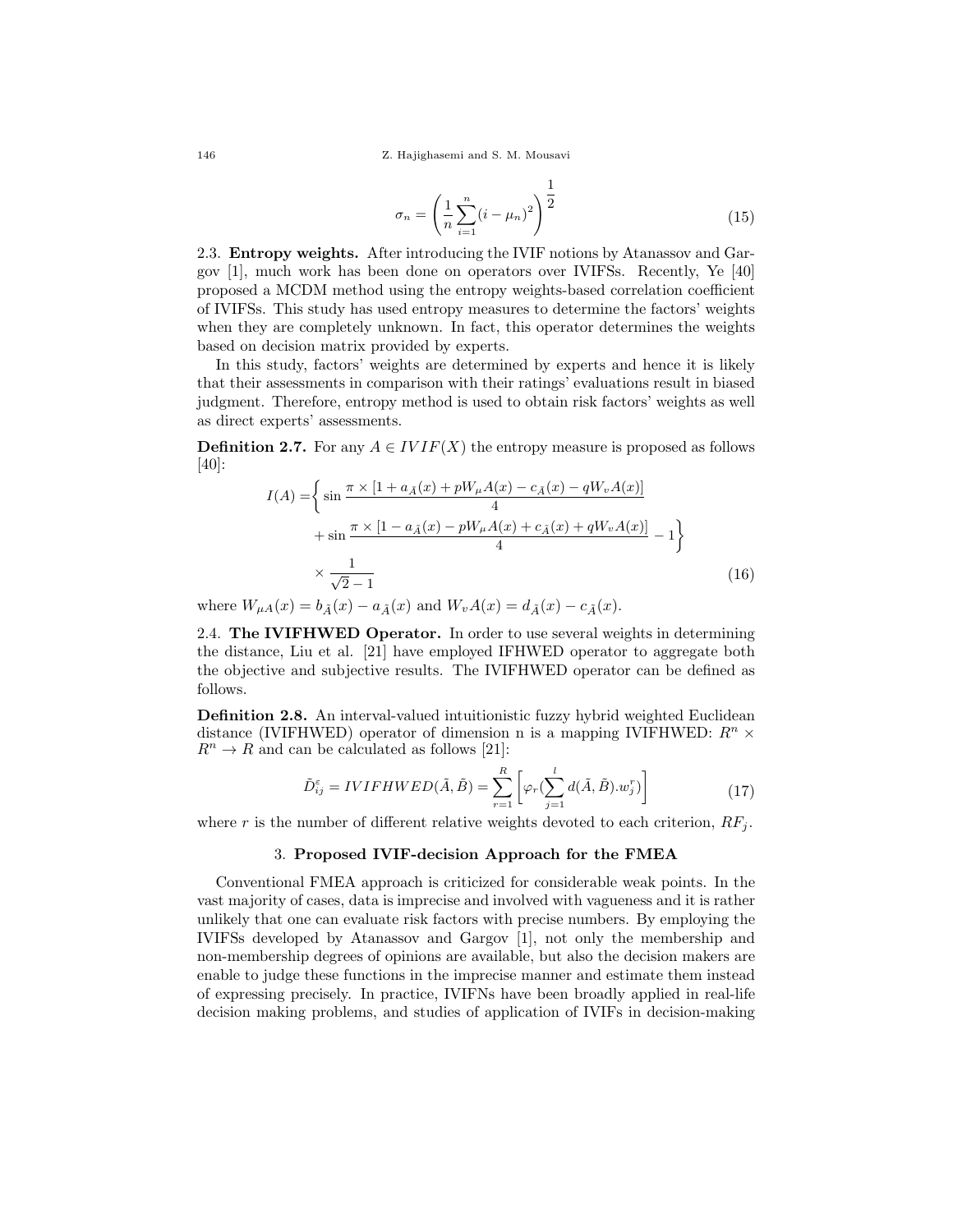processes as received extensive attention [44]. Therefore, the risk parameters are described as linguistic IVIF variables, and then they are converted to IVIFNs. Chen [10] extended the linguistic transformation standards developed by Boran et al. [4] to the IVIF-environment. This study provides a nine-point rating scale and modifies the linguistic descriptions of each term as provided in Table 1, [10].

| Linguistic terms         | Interval-valued intuitionistic               |  |  |  |  |  |
|--------------------------|----------------------------------------------|--|--|--|--|--|
|                          | fuzzy numbers                                |  |  |  |  |  |
| Extremely Good/High (EL) | $\langle [0.02, 0.05], [0.90, 0.95] \rangle$ |  |  |  |  |  |
| Very Good/High (VL)      | $\langle [0.10, 0.15], [0.70, 0.75] \rangle$ |  |  |  |  |  |
| Good/High(L)             | $\langle [0.25, 0.30], [0.55, 0.60] \rangle$ |  |  |  |  |  |
| Medium Good/high (ML)    | $\langle [0.40, 0.45], [0.45, 0.50] \rangle$ |  |  |  |  |  |
| Fair/ Medium (M)         | $\langle [0.50, 0.55], [0.35, 0.40] \rangle$ |  |  |  |  |  |
| Medium $Bad/low(MH)$     | $\langle [0.60, 0.65], [0.25, 0.30] \rangle$ |  |  |  |  |  |
| Bad/low(H)               | $\langle [0.70, 0.75], [0.15, 0.20] \rangle$ |  |  |  |  |  |
| Very Bad/low (VH)        | $\langle [0.80, 0.85], [0.05, 0.10] \rangle$ |  |  |  |  |  |
| Extremely Bad/Low (EH)   | $\langle [0.90, 0.95], [0.02, 0.05] \rangle$ |  |  |  |  |  |

Table 1. Linguistic Terms and Their Corresponding IVIF-values

Traditional RPN method does not consider the relative importance between risk factors. In many cases, only subjective or objective weights are mentioned [30, 32]. As Chin et al. [12] have discussed, due to multi-disciplinary nature of FMEA team, determining the risk factors subjectively may be not easy, and different experts may have different opinions about factors' importance. On the other hand, by employing only objective weights without considering subjective weights, the results may be questionable [21]. Hence, this study considers both subjective and objective weights for the computations. Subjective weights are obtained by experts' assessments as well as entropy weights calculated by equation (14), and objective weights are determined by ordered weights according to equation (13).

Table 2 shows linguistic variables used for rating relative importance weights and their relevant IVIF-numbers [15].

| Linguistic terms      | Interval-valued intuitionistic               |
|-----------------------|----------------------------------------------|
|                       | fuzzy numbers                                |
| Very Good/High (VH)   | (0.80, 0.90], [0.05, 0.10])                  |
| $Good/High$ (H)       | $\langle [0.55, 0.70], [0.10, 0.20] \rangle$ |
| Medium Good/high (MH) | $\langle [0.45, 0.60], [0.15, 0.30] \rangle$ |
| Fair/ Medium (M)      | $\langle [0.30, 0.50], [0.20, 0.40] \rangle$ |
| Medium $Bad/low(ML)$  | $\langle [0.25, 0.40], [0.35, 0.50] \rangle$ |
| Bad/low(L)            | $\langle [0.10, 0.30], [0.45, 0.60] \rangle$ |
| Very Bad/low (VL)     | $\langle [0.00, 0.10], [0.70, 0.90] \rangle$ |

Table 2. Linguistic Terms for the Relative Importance of Criteria

Figure 1 illustrates the IVIF-decision approach based on compromise solution concept. The proposed flowchart for the FMEA can be described in the following steps: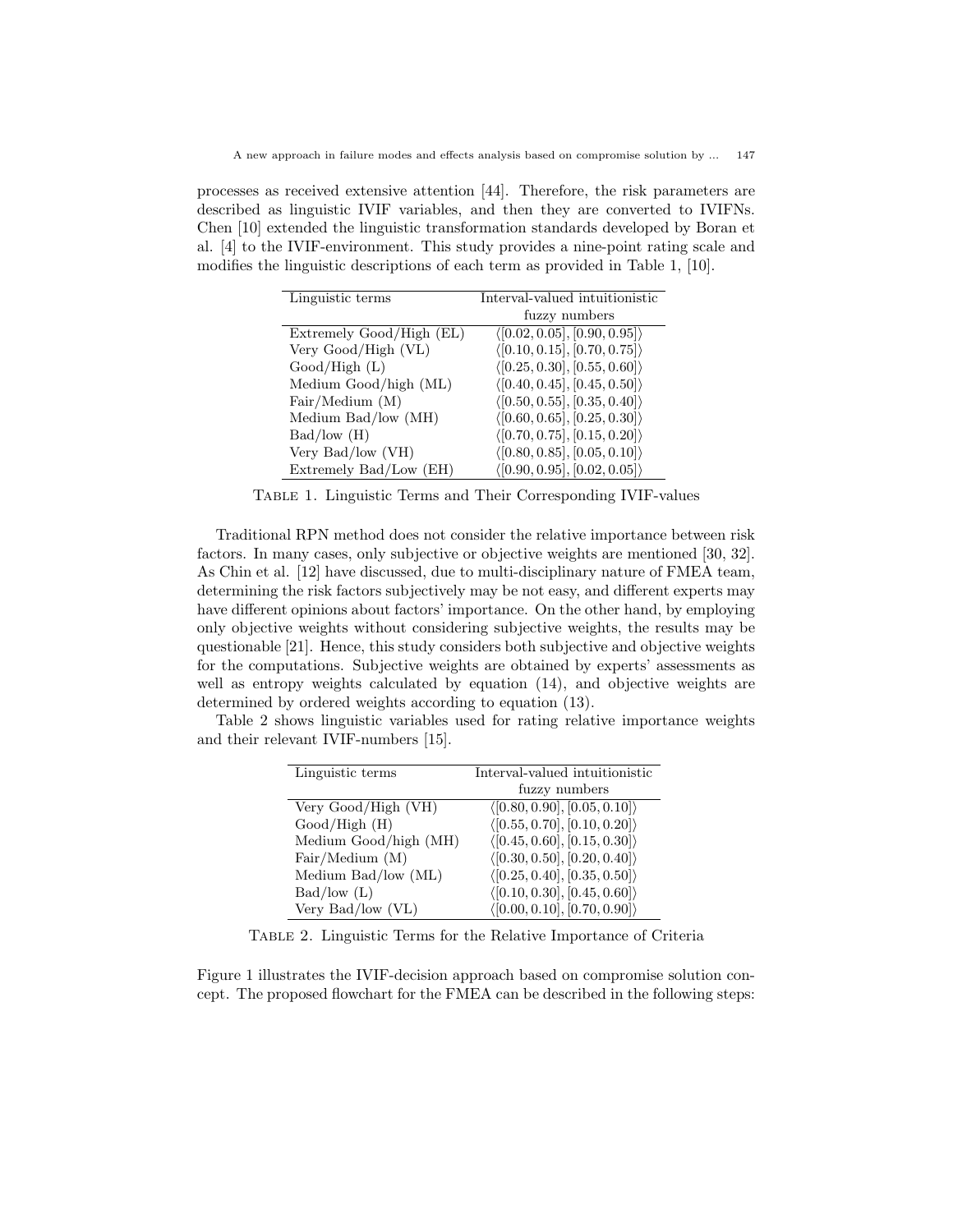

Figure 1. Steps of Proposed IVIF-FMEA

Step 1: Evaluate failure modes with respect to risk factors. Suppose that there is a cross-functional FMEA team including l members,  $TM_k(k = 1, 2, \ldots, l);$ and m potential failure modes,  $FM_i(i = 1, 2, ..., m)$ , assessed by each of team members with respect to *n* risk factors,  $RF_j$  ( $j = 1, 2, ..., n$ ). These assessments are represented by  $\tilde{x}_{ij}^k = \langle [a_{ij}^{(k)}, b_{ij}^{(k)}], [c_{ij}^{(k)}, d_{ij}^{(k)}] \rangle$  as shown in the following. Moreover, there are relative weights for each risk factor,

$$
\bar{w}_j^k = \langle [w_{1j}^k, w_{2j}^k], [w_{3j}^k, w_{4j}^k] \rangle
$$

and relative importance of each member in FMEA team  $\lambda \tilde{A}_k = \langle [\lambda_1^k, \lambda_2^k], [\lambda_3^k, \lambda_4^k] \rangle$ . Each  $\tilde{x}_{ij}^k$  and  $\tilde{w}_j^k$  will be assessed by linguistic variables as mentioned in Tables 1 and 2.

$$
X^{(k)} = (\tilde{x}_{ij}^{(k)})_{m \times n}
$$
\n
$$
= \begin{bmatrix} \langle \begin{bmatrix} a_{11}^{(k)}, b_{11}^{(k)} \end{bmatrix}, \begin{bmatrix} c_{11}^{(k)}, d_{11}^{(k)} \end{bmatrix} \rangle & \cdots & \langle \begin{bmatrix} a_{1}m^{(k)}, b_{1m}^{(k)} \end{bmatrix}, \begin{bmatrix} c_{1m}^{(k)}, d_{1m}^{(k)} \end{bmatrix} \rangle \\ \vdots & \ddots & \vdots \\ \langle \begin{bmatrix} a_{n1}^{(k)}, b_{n1}^{(k)} \end{bmatrix}, \begin{bmatrix} c_{n1}^{(k)}, d_{n1}^{(k)} \end{bmatrix} \rangle & \cdots & \langle \begin{bmatrix} a_{mn}^{(k)}, b_{mn}^{(k)} \end{bmatrix}, \begin{bmatrix} c_{mn}^{(k)}, d_{mn}^{(k)} \end{bmatrix} \rangle \end{bmatrix}
$$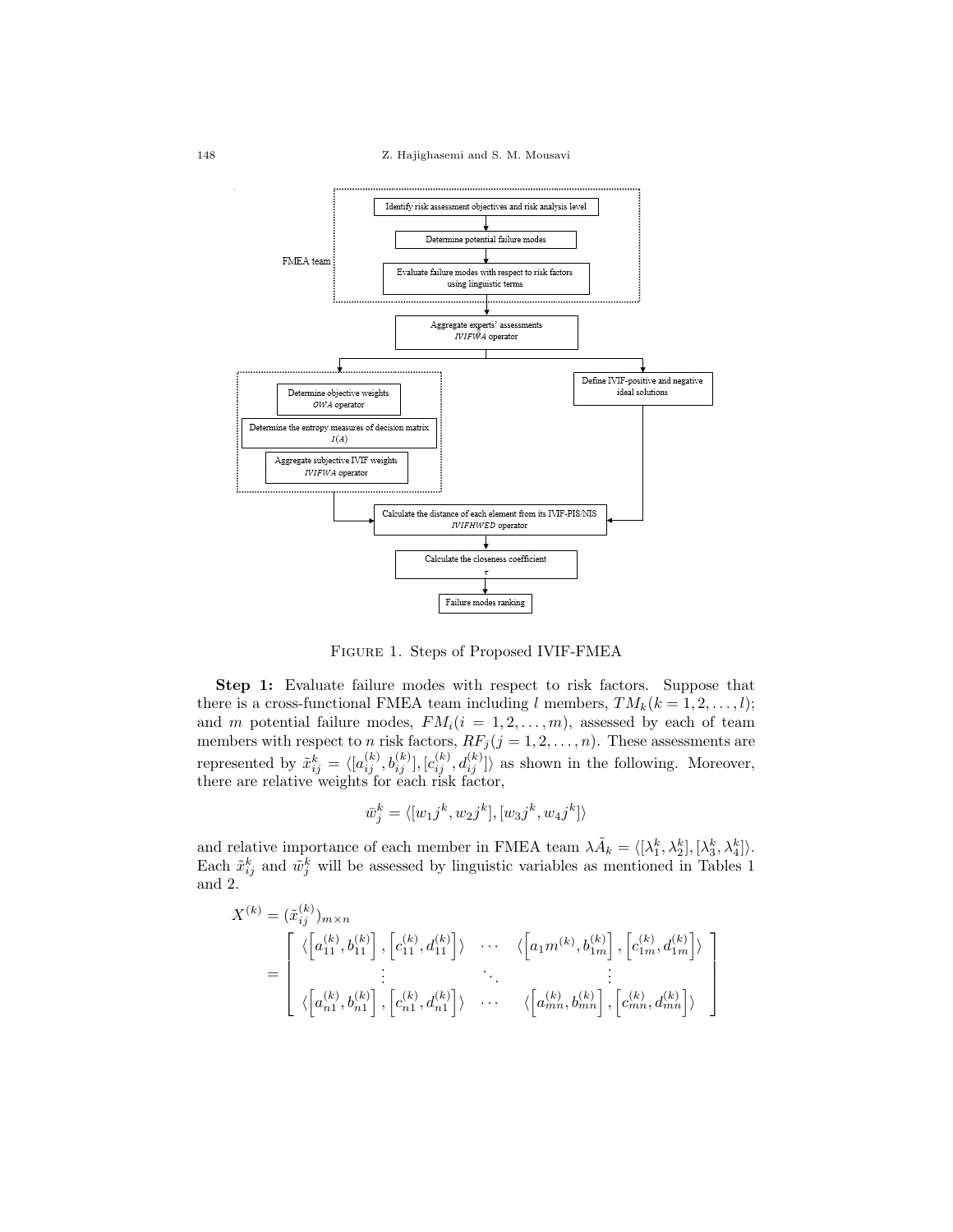Step 2: Aggregate experts' assessments using IVIFWA operator.

$$
\tilde{x}_{ij} = IVIFWA(\tilde{x}_{ij}^1, \tilde{x}_{ij}^2, \dots, \tilde{x}_{ij}^l)
$$
\n
$$
= \sum_{k=1}^{l} \lambda^k . x_{ij}^k
$$
\n
$$
= \langle \left[1 - \prod_{k=1}^{l} (1 - a_{ij}^k)^{\lambda_k}, 1 - \prod_{k=1}^{l} (1 - b_{ij}^k)^{\lambda_k} \right],
$$
\n
$$
\left[ \prod_{k=1}^{l} (c_{ij}^k)^{\lambda_k}, \prod_{k=1}^{l} (d_{ij}^k)^{\lambda_k} \right] \rangle
$$
\n
$$
\tilde{w}_j = IVIFWA(\tilde{w}_j^1, \tilde{w}_j^2, \dots, \tilde{w}_j^l)
$$
\n
$$
= \sum_{k=1}^{l} \lambda^k . w_j^k
$$
\n
$$
= \langle \left[1 - \prod_{k=1}^{l} (1 - w_{1j}^k)^{\lambda_k}, 1 - \prod_{k=1}^{l} (1 - w_{2j}^k)^{\lambda_k} \right],
$$
\n
$$
\left[ \prod_{k=1}^{l} (w_{3j}^k)^{\lambda_k}, \prod_{k=1}^{l} (w_{4j}^k)^{\lambda_k} \right] \rangle
$$
\n(19)

where  $\tilde{x}_{ij}$  is aggregated IVIF assessment of *i*th failure modes with respect to risk factors,  $\tilde{R}F_j$ ; and  $\tilde{w}_j$  is the aggregated subjective weights of risk factors,  $\tilde{R}F_j$ . Thus, the aggregated matrix of team assessments will be illustrated as follows:

$$
X = (\tilde{x}_{ij})_{m \times n}
$$
\n
$$
= \begin{bmatrix}\n\langle [a_{11}, b_{11}], [c_{11}, d_{11}] \rangle & \cdots & \langle [a_{1n}, b_{1n}], [c_{1n}, d_{1n}] \rangle \\
\langle [a_{21}, b_{21}], [c_{21}, d_{21}] \rangle & \cdots & \langle [a_{21}, b_{21}], [c_{21}, d_{21}] \rangle \\
\vdots & \ddots & \vdots \\
\langle [a_{m1}, b_{m1}], [c_{m1}, d_{m1}] \rangle & \cdots & \langle [a_{mn}, b_{mn}], [c_{mn}, d_{mn}] \rangle\n\end{bmatrix}
$$

Moreover, it is possible to consider experts' weights as IVIF-numbers. In this manner, the aggregated  $\tilde{x}_{ij}$  can be calculated by IVIFWGA operator:

$$
\tilde{x}_{ij} = IVIFWGA(\tilde{x}_{ij}^1, \tilde{x}_{ij}^2, \cdots, \tilde{x}_{ij}^l) = \sum_{k=1}^l (\lambda^k . x_{ij}^k)^{\omega_k} \n= \left( \left[ \Pi_{k=1}^l (\lambda_1^k . a_{ij}^k)^{\omega_k}, \Pi_{k=1}^l (\lambda_2^k . b_{ij}^k)^{\omega_k} \right], \n\left[ 1 - \Pi_{k=1}^l (1 - \lambda_3^k - c_{ij}^k + \lambda_3^k . c_{ij}^k)^{\omega_k}, 1 \right. \n- \Pi_{k=1}^l (1 - d_{ij}^k - \lambda_4^k + \lambda_4^k . c_{ij}^k)^{\omega_k} \right) \right\rangle \n\tilde{w}_j = IVIFWGA(\tilde{w}_j^1, \tilde{w}_j^2, \dots, \tilde{w}_j^l) = \sum_{k=1}^l \lambda^k . w_j^k \n= \left\langle \left[ \Pi_{k=1}^l \lambda_1^k . w_{1j}^k \right] \right\rangle^{\omega_k}, \Pi_{k=1}^l (\lambda_2^k . w_{2j}^k)^{\omega_k} \right], \n\left[ 1 - \Pi_{k=1}^l (1 - \lambda_3^k - w_{3j}^k + \lambda_3^k . w_{3j}^k)^{\omega_k}, 1 \right. \n- \Pi_{k=1}^l (1 - w_{3j}^k - \lambda_4^k + \lambda_4^k . w_{3j}^k)^{\omega_k} \right] \rangle
$$
\n(21)

where,  $\omega = (\omega_1, \omega_2, \dots, \omega_l)^T = \left(\frac{1}{l}, \frac{1}{l}\right)$  $\frac{1}{l}, \ldots, \frac{1}{l}$  $\frac{1}{l}$ )<sup>T</sup> is the weight vector of  $\tilde{w}_j$  (j =  $(1, 2, \ldots, n), \omega_k \in [0, 1], \text{ and } \sum_{k=1}^l \omega_k = 1.$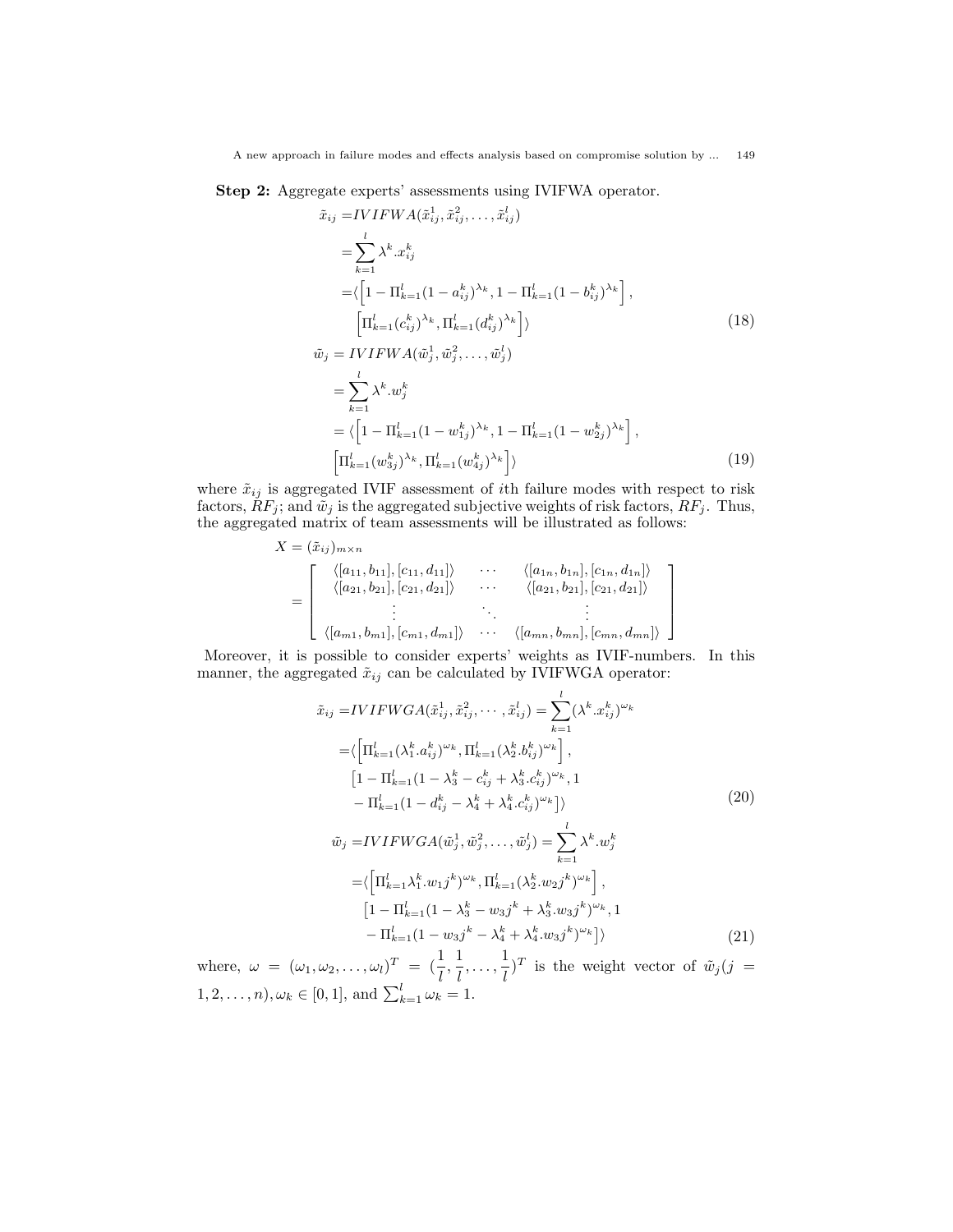Step 3: Determine objectives' weights. Because of the importance of objective weights, OWA operator introduced by Xu [36] is used to reduce the effect of human biased judgments on results. If  $n = 3$  by equations (21) and (23), then  $\mu_3 = 2$ and  $\sigma_3 = \sqrt{2/3}$ . From equation (13) objective weights vector is obtained  $\omega_3 =$  $(0.243, 0.514, 0.243)^T$ .

Step 4: Aggregate the subjective IVIF-weights.

In order to use subjective IVIF-weights in total distance formula, there is a need to aggregate relative factors weights. Hence, in this study, the numeral values of subjective weights can be obtained by calculating weights' distances from original point defined as  $O = \langle [0, 0], [0, 0] \rangle$  according to equation (9).

Because the weights' results do not satisfy the condition  $\sum_{j=1}^{3} w_j = 1$ , it is necessary to normalize the subjective weights by the following equation:

$$
w_j' = \frac{w_j}{\sum_{j=1}^3 w_j}
$$
\n(22)

Step 5: Determine the entropy measure of decision matrix. It is possible to determine the risk factors' relative weights through the failure modes' performance matrix. This method is useful when the factors' weights are entirely unknown. In this study, factors' weights are determined by experts and hence, it is likely that their assessments result in biased judgment. Therefore, entropy method is used to obtain risk factors' weights as well as direct experts' assessments. Since these weights are obtained based on assessment matrix, they are subjective and can be calculated by the following relation:

$$
I(A) = \left\{ \sin \frac{\pi \times [1 + a_{\tilde{A}}(x) + pW_{\mu}A(x) - c_{\tilde{A}}(x) - qW_{\nu}A(x)]}{4} + \sin \frac{\pi \times [1 - a_{\tilde{A}}(x) - pW_{\mu}A(x) + c_{\tilde{A}}(x) + qW_{\nu}A(x)]}{4} - 1 \right\}
$$
  

$$
\times \frac{1}{\sqrt{2} - 1}
$$
 (23)

where  $W_{\mu}A(x) = b_{\tilde{A}}(x) - a_{\tilde{A}}(x)$  and  $W_{\nu}A(x) = d_{\tilde{A}}(x) - c_{\tilde{A}}(x)$ . Step 6. Define IVIF-positive ideal solution (IVIF-PIS) and IVIF-negative ideal solution (IVIF-NIS).

$$
IVIF - PIS = \tilde{R}^+ = (\tilde{r}_1^+, \tilde{r}_2^+, \dots, \tilde{r}_n^+)
$$
  
= (\langle [(\tilde{a}\_1^+, \tilde{b}\_1^+], [\tilde{c}\_1^+, \tilde{d}\_1^+]) \rangle, \langle [(\tilde{a}\_2^+, \tilde{b}\_2^+], [\tilde{c}\_2^+, \tilde{d}\_2^+]) \rangle, \dots, \langle [(\tilde{a}\_n^+, \tilde{b}\_n^+], [\tilde{c}\_n^+, \tilde{d}\_n^+]) \rangle (24)

$$
IVIF - NIS = \tilde{R}^- = (\tilde{r}_1^-, \tilde{r}_2^-, \dots, \tilde{r}_n^-)
$$
  
= (\langle [(\tilde{a}\_1^-, \tilde{b}\_1^-, [\tilde{c}\_1^-, \tilde{d}\_1^-]) , \langle [(\tilde{a}\_2^-, \tilde{b}\_2^-, [\tilde{c}\_2^-, \tilde{d}\_2^-]) , \dots, \langle [(\tilde{a}\_n^-, \tilde{b}\_n^-, [\tilde{c}\_n^-, \tilde{d}\_n^-]) \rangle (25)

The more the RPN, the more serious the level is; and therefore,  $\tilde{r}_j^+$  and  $\tilde{r}_j^-$  are determined as follows:

$$
\begin{aligned} \tilde{r}_j^+ &= \langle [1,1],[0,0] \rangle \\ \tilde{r}_j^- &= \langle [0,0],[1,1] \rangle \end{aligned}
$$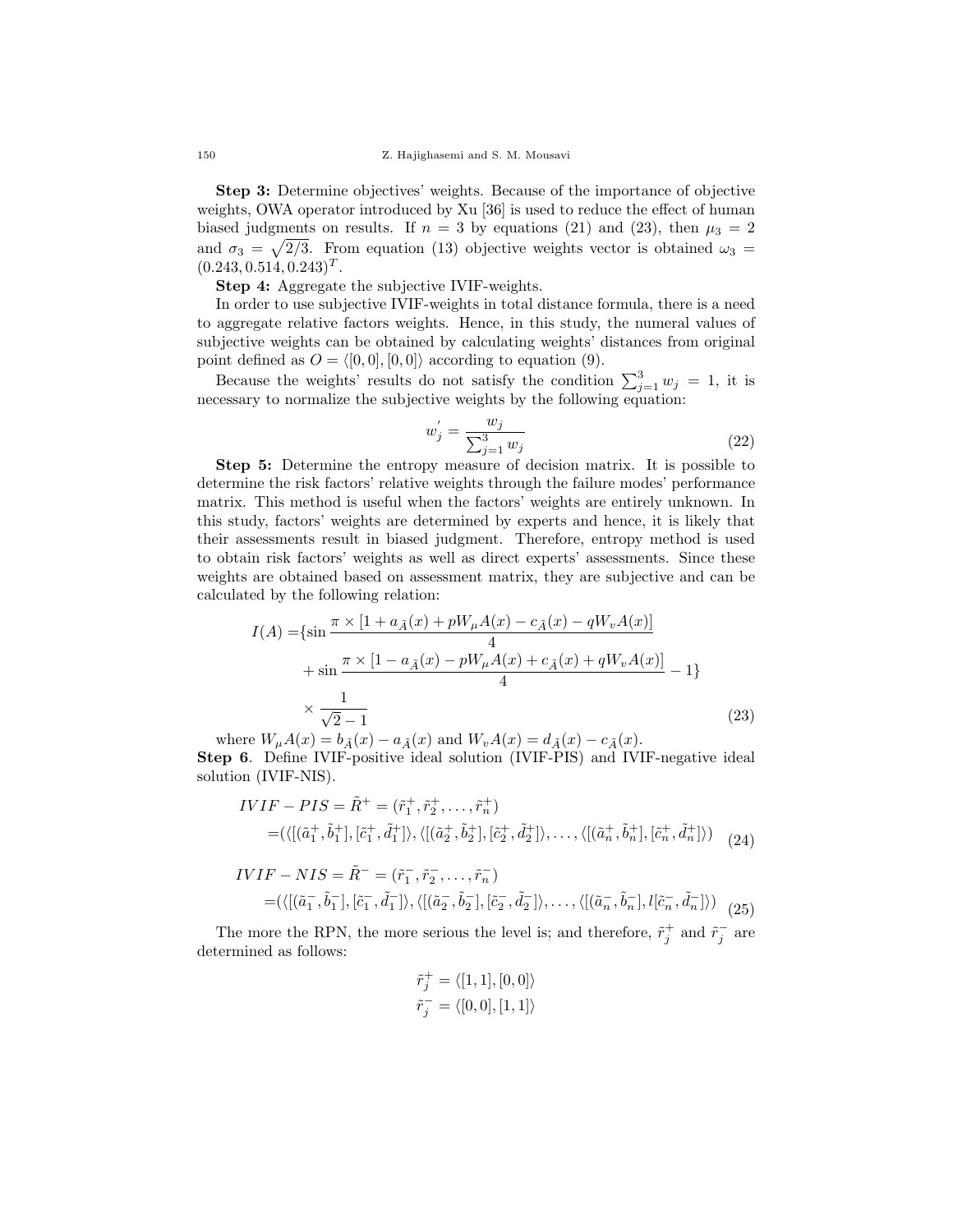Step 7. Calculate distances of each element in decision matrix from its IVIF-PIS and IVIF-NIS.

$$
d(\tilde{a}_1, \tilde{a}_2) = \sqrt{\left(\frac{1}{4}((a_1 - a_2)^2 + (b_1 - b_2)^2 + (c_1 - c_2)^2 + (d_1 - d_2)^2\right)}\tag{26}
$$
  

$$
\tilde{D}_{ij}^{\varepsilon} = IVIFHWED(\tilde{A}, \tilde{A}^*)
$$

$$
= \varphi_{1} \left( \sum_{j=1}^{l} d(a_{ij}, a_{j}^{\varepsilon}) \cdot w_{j}^{1} \right) + \varphi_{2} \left( \sum_{j=1}^{l} d(a_{ij}, a_{j}^{\varepsilon}) \cdot w_{j}^{2} \right) + \varphi_{3} \left( \sum_{j=1}^{l} d(a_{ij}, a_{j}^{\varepsilon}) \cdot w_{j}^{3} \right)
$$
  
\n
$$
= \varphi_{1} \left( w_{j}^{1} \cdot \tilde{A}^{\varepsilon} \sum_{j=1}^{l} \left( \sqrt{\frac{1}{4} ((a_{ij} - a_{j}^{\varepsilon})^{2} + (b_{ij} - b_{j}^{\varepsilon})^{2} + (c_{ij} - c_{j}^{\varepsilon})^{2} + (d_{ij} - d_{j}^{\varepsilon})^{2})} \right) \right)
$$
  
\n
$$
+ \varphi_{2} \left( w_{j}^{2} \cdot \sum_{j=1}^{l} \left( \sqrt{\frac{1}{4} ((a_{ij} - a_{j}^{\varepsilon})^{2} + (b_{ij} - b_{j}^{\varepsilon})^{2} + (c_{ij} - c_{j}^{\varepsilon})^{2} + (d_{ij} - d_{j}^{\varepsilon})^{2})} \right) \right)
$$
  
\n
$$
+ \varphi_{3} \left( w_{j}^{3} \cdot \sum_{j=1}^{l} \left( \sqrt{\frac{1}{4} ((a_{ij} - a_{j}^{\varepsilon})^{2} + (b_{ij} - b_{j}^{\varepsilon})^{2} + (c_{ij} - c_{j}^{\varepsilon})^{2} + (d_{ij} - d_{j}^{\varepsilon})^{2})} \right) \right)
$$
  
\n(27)

where  $\varepsilon$  is \* or  $-$ ;  $\varphi_1, \varphi_2, \varphi_3$  are relative weights used for aggregating subjective and objective results satisfying  $\varphi_i \in [0, 1], \sum_{i=1}^3 \varphi_i = 1$ ; and  $w_j^1, w_j^2, w_j^3$  are relative subjective and objective weights.

Step 8. Determine the proposed collective index of elements.

The collective index of failure mode  $\tilde{A}_i$  under IVIF-PIS,  $\tilde{A}^*$ , is defined below:

$$
\tau = \tau_1 + \tau_2 \tag{28}
$$

where

$$
\tau_1 = \left(\frac{D_i^*}{D_i^-}\right)^{1/n} \tag{29}
$$

and

$$
\tau_2 = (D_i^*)^{1/n} + (1/D_i^-)^{1/n} \tag{30}
$$

Step 9. Prioritize the failure modes and determine corrective actions. The smaller the  $\tau$ , the more serious the overall risk is, and therefore, the higher the priority is. On this basis, the ranking of failure modes can be obtained by the increasing order of relative closeness coefficients.

# 4. Practical Examples in the Manufacturing Industry

4.1. The First Practical Example. In this section, in order to demonstrate the proposed new IVIF-decision approach in FMEA based on TOPSIS method, an applicable example adapted from Liu et al. [21] will be resolved. This example involves developing new horizontal directional drilling (HDD) machine that is a complex product with several multidisciplinary sub-systems. This complex machine can be employed for installing underground pipe, conduit, or cable in a shallow arc along a prescribed bore path by using a surface-launched drilling rig, with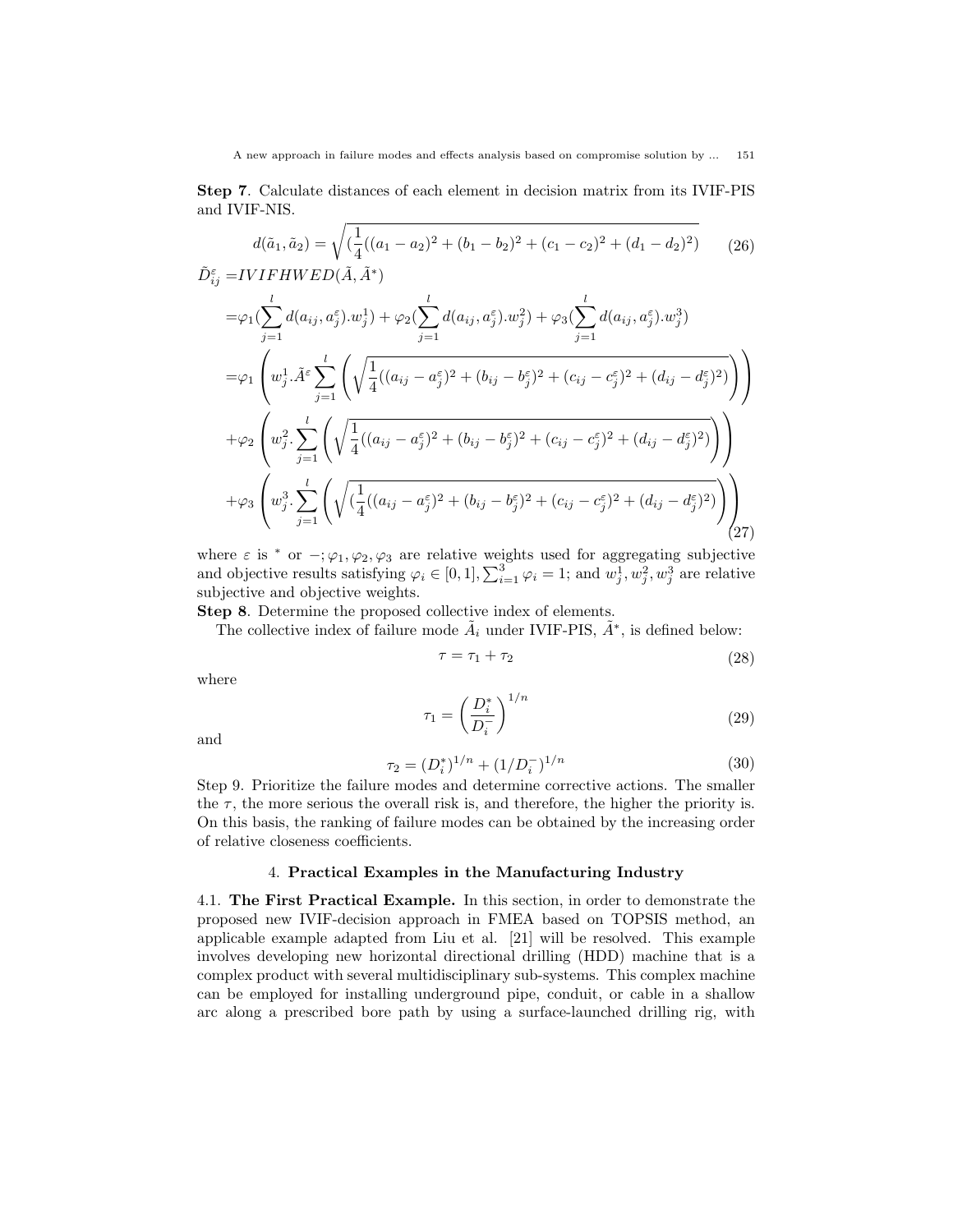minimal impact on the surrounding area. Complex sub-systems of machine as well as serious applications of this machine demonstrate the importance of risk assessment regarding the machine's failures before reaching to customers. Hence, conducting FMEA can improve reliability and safety of this machine.

A FMEA team consists of five cross-functional team members that have found nine potential failure modes in the above product. There is a need to rank failure modes in terms of their risk factors that is  $O, S$  and  $D$ , so that the most important failure modes can be distinguished for corrective actions.

As precise assessment is usually not possible in real-world, the FMEA team members evaluate failure modes and risk factors' importance by using linguistic variables expressed in IVIF-numbers as shown in Tables 1 and 2. The evaluation matrix assessed by team members' assessments can be seen in [21].

| $X = (\tilde{x}_{ij})_{9 \times 15}$                                                     |                                                                                          |                                  |                                                                                          |                                                                                          |
|------------------------------------------------------------------------------------------|------------------------------------------------------------------------------------------|----------------------------------|------------------------------------------------------------------------------------------|------------------------------------------------------------------------------------------|
| $\langle [0.5, 0.55], [0.35, 0.4] \rangle$<br>$\langle [0.5, 0.55], [0.35, 0.4] \rangle$ | $\langle [0.5, 0.55], [0.35, 0.4] \rangle$<br>$\langle [0.6, 0.65], [0.25, 0.3] \rangle$ | $\sim$ $\sim$ $\sim$<br>$\cdots$ | $\langle [0.4, 0.45], [0.45, 0.5] \rangle$<br>$\langle [0.6, 0.65], [0.25, 0.3] \rangle$ | $\langle [0.4, 0.45], [0.45, 0.5] \rangle$<br>$\langle [0.5, 0.55], [0.35, 0.4] \rangle$ |
| $\langle [0.5, 0.55], [0.35, 0.4] \rangle$                                               | $\langle [0.5, 0.55], [0.35, 0.4] \rangle$                                               | $\cdots$                         | $\langle [0.4, 0.45], [0.45, 0.5] \rangle$                                               | $\langle [0.4, 0.45], [0.45, 0.5] \rangle$                                               |

٦  $\mathbf{I}$  $\mathbf{I}$  $\mathbf{I}$  $\mathbf{I}$  $\mathbf{I}$ 

٦  $\mathbf{I}$  $\mathbf{I}$  $\mathbf{I}$  $\mathbf{I}$  $\mathbf{I}$ 

Since the FMEA team consists of different members with different expertise, it is better to differentiate in their opinion importance in reality. In order to consider these differences, several relative weights are used for each member with respect to her/his expertise, role and influence in FMEA team. As mentioned, it is possible to express these weights in linguistic terms and convert to IVIF-numbers; but, in this example these weights are assumed to be crisp; i.e., 0.15, 0.20, 0.25, 0.10 and 0.30.

After establishing IVIF-matrix of FMEA team members' assessments as illustrated in the above, these opinions are aggregated into unique assessment by using equation (18). The aggregated assessments are provided as below:

| $X = (\tilde{x}_{i,j})_{9 \times 3}$                                                                 |                                                                                                      |                                                                    |
|------------------------------------------------------------------------------------------------------|------------------------------------------------------------------------------------------------------|--------------------------------------------------------------------|
| $\langle [0.493, 0.543], [0.356, 0.406] \rangle$<br>$\langle [0.615, 0.666], [0.231, 0.283] \rangle$ | $\langle [0.486, 0.536], [0.362, 0.407] \rangle$<br>$\langle [0.651, 0.702], [0.195, 0.244] \rangle$ | (0.390, 0.440], [0.451, 0.501])<br>(0.527, 0.577], [0.320, 0.372]) |
|                                                                                                      |                                                                                                      |                                                                    |
| (0.447, 0.497], [0.402, 0.452])                                                                      | $\langle [0.452, 0.503], [0.397, 0.443] \rangle$                                                     | $\langle [0.462, 0.512], [0.387, 0.437] \rangle$                   |

Then, it is necessary to determine subjective and objective weights. As discussed earlier, in this study three different weights are taken into account: weights expressed by FMEA team members, entropy weights, and objective weights. Since the two formers are obtained by human judgments, they are classified as subjective weights and the latter is objective and calculated by the normal distribution-based method suggested by [36]. These three weights are calculated according to equations (13), (19), and (23). The resulting weights are presented in Table 3.

| Subjective Weights     | 7      |        |        |
|------------------------|--------|--------|--------|
| Aggregated sub-weights | 0.30   | 0.39   | 0.31   |
| Entropy weights        | 0.34   | 0.34   | 0.32   |
| Objective Weights      | Rank 1 | Rank 2 | Rank 3 |
| Objective Weights      | 0.24   | 0.51   | 0.24   |

Table 3. Subjective and Objective Weights for the First Practical Example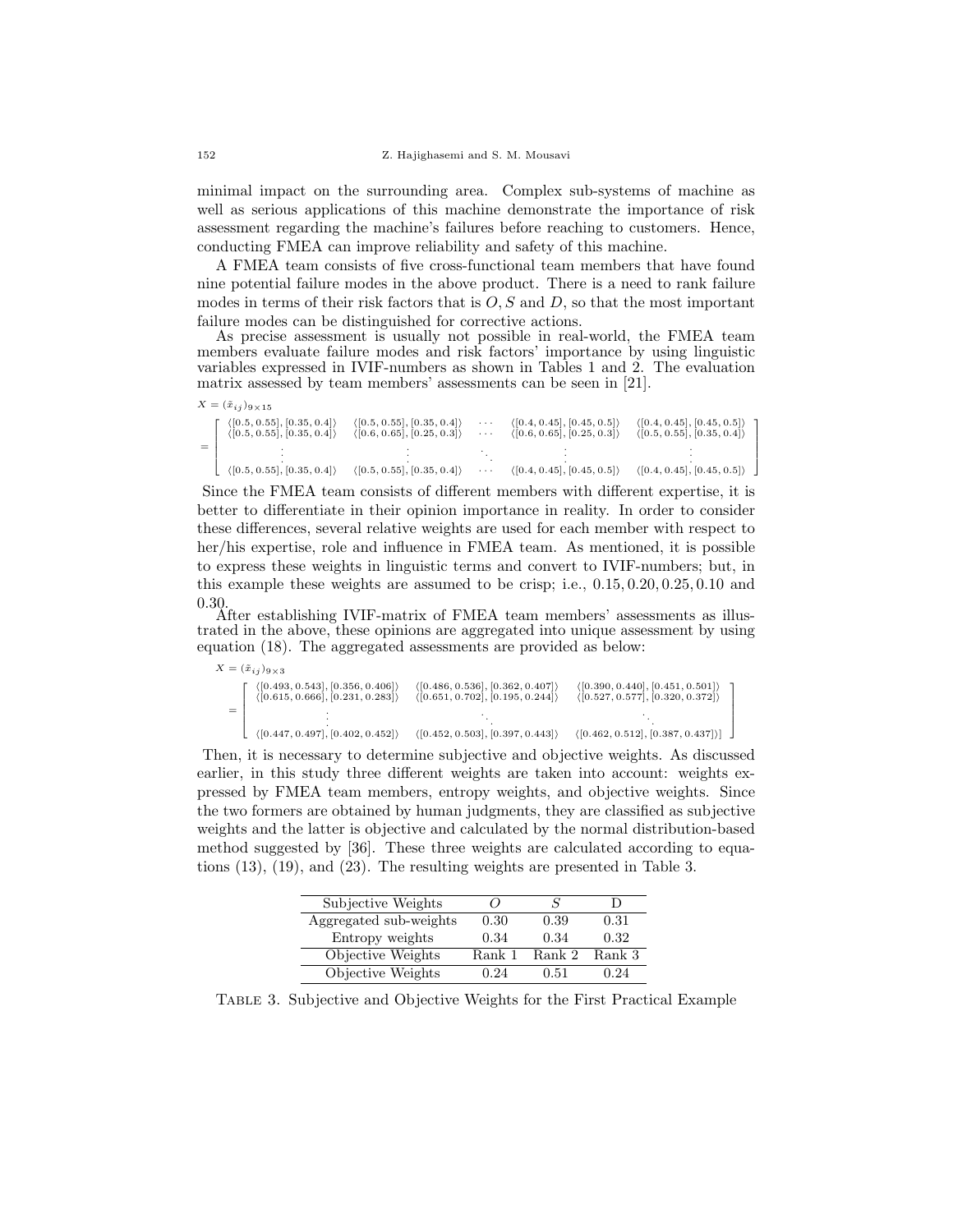Finally, by employing subjective weights (i.e., weights expressed by FMEA team members and entropy weights), objective weights, and aggregated assessment matrix, the IVIFHWED for each failure mode is obtained by equation (27). In this example, the parameters  $\varphi_1, \varphi_2, \varphi_3$  are defined with values of 0.2, 0.3 and 0.5. Two former weights are subjective and get the sum of values to be 0.5 and; the later has a value of 0.5.

Moreover, the IVIF-PIS and IVIF-NIS are assumed to be

$$
\tilde{A}_j^* = [\langle [1,1,],[0,0]\rangle, \langle [1,1,],[0,0]\rangle, \ldots, \langle [1,1,],[0,0]\rangle]
$$

and

$$
\tilde{A}_j^- = [\langle [0,0], [1,1] \rangle, \langle [0,0], [1,1] \rangle, \dots, \langle [0,0], [1,1] \rangle],
$$

respectively. The results are illustrated in Table 4.

4.2. The Second Practical Example. To evaluate the applicability and validity of proposed new IVIF-decision approach, an application example adapted from Zhou and Thai [45] is also provided to compare the results of proposed approach with fuzzy RPN and grey RPN methods. This practical example evaluates 17 tanker equipment failures according to 5 experts' judgments. The linguistic fuzzy variables are adapted to linguistic IVIF-variables proposed in this study. The decision matrix containing the experts' opinions about 17 failure modes with respect to risk factors provides from Zhou and Thai [45].

After translating experts' opinions into IVIFNs, the opinions of different experts are aggregated by employing equation (18). The relative weights of five experts are: 0.15, 0.25, 0.25, 0.20 and 0.15. Then, the objective weights of risk factors should be calculated. Using equations (13) and (23), the objective weights are determined and illustrated in Table 6. The subjective weights of the factors O, S and D are also determined to be 0.40, 0.35 and 0.25, respectively. Finally, by applying the IVIFHWED operator obtained by equation (27), the final ranking of failures is calculated. The final failures' prioritization is reported in Table 7. In addition, the results of proposed IVIF method are compared with fuzzy RPN and grey RPN methods.

| Failure modes  | $D^+$ |       | $T_1$ | $\tau_2$ | T     | Ranking        |
|----------------|-------|-------|-------|----------|-------|----------------|
|                | 0.465 | 0.541 | 0.951 | 2.002    | 2.953 | 6              |
| $\overline{2}$ | 0.327 | 0.680 | 0.784 | 1.826    | 2.610 | 3              |
| 3              | 0.369 | 0.639 | 0.833 | 1.879    | 2.712 | 4              |
| 4              | 0.544 | 0.465 | 1.054 | 2.107    | 3.161 | 9              |
| 5              | 0.487 | 0.521 | 0.978 | 2.030    | 3.008 | 8              |
| 6              | 0.416 | 0.593 | 0.888 | 1.936    | 2.825 | 5              |
| 7              | 0.298 | 0.711 | 0.748 | 1.788    | 2.537 |                |
| 8              | 0.319 | 0.691 | 0.773 | 1.814    | 2.586 | $\overline{2}$ |
| 9              | 0.474 | 0.533 | 0.962 | 2.013    | 2.975 |                |

Table 4. Distance Measures and Closeness Coefficient for

the First Practical Example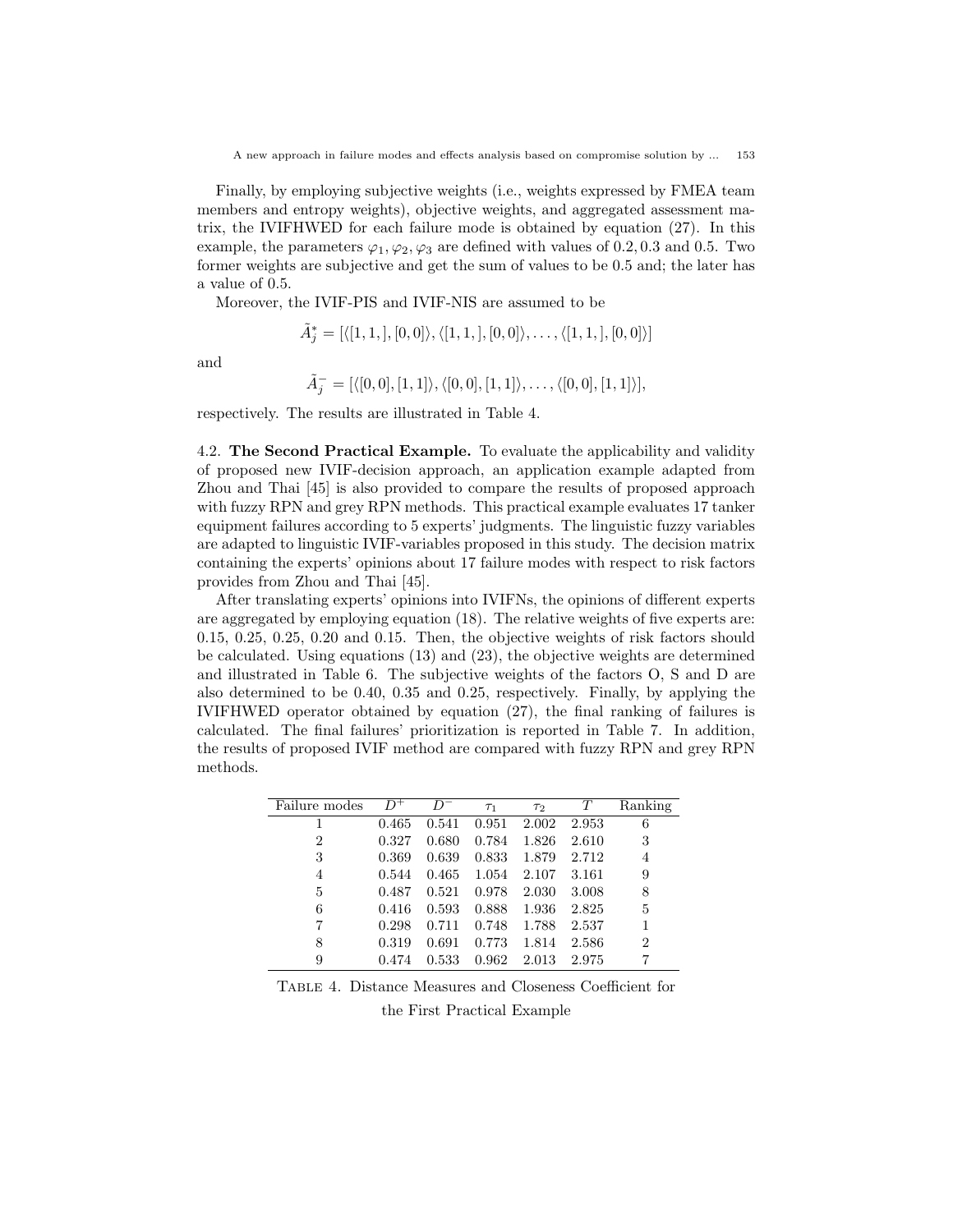| Failure | Proposed                     | IFHWED-based Fuzzy FMEA |      |
|---------|------------------------------|-------------------------|------|
|         | modes IVIF-decision approach | $FMEA$ [22]             | [33] |
|         |                              |                         |      |
|         |                              |                         |      |
|         |                              |                         |      |
|         |                              |                         |      |
|         |                              |                         |      |
|         | ה                            |                         |      |
|         |                              |                         |      |
|         |                              |                         |      |
|         |                              |                         |      |

Table 5. Ranking Comparisons on the HDD Machine for

the First Practical Example

| Subjective Weights     |        | s      |        |
|------------------------|--------|--------|--------|
| Aggregated sub weights | 0.40   | 0.35   | 0.25   |
| Entropy weights        | 0.36   | 0.36   | 0.29   |
| Objective Weights      | Rank 1 | Rank 2 | Rank 3 |
| Objective Weights      | በ 24   | 0.51   | 0.24   |

TABLE 6. Subjective and Objective Weights for

the Second Practical Example

| Failure        | $D^+$ | $D^-$ | $\tau_1$ | $\tau_2$ | $\tau$ | Proposed IVIF   | Fuzzy          | Grey           |
|----------------|-------|-------|----------|----------|--------|-----------------|----------------|----------------|
| modes          |       |       |          |          |        | decision method | <b>RPN</b>     | method         |
| 1              | 0.369 | 0.638 | 0.833    | 1.879    | 2.712  | 8               | 8              | 8              |
| $\overline{2}$ | 0.364 | 0.647 | 0.825    | 1.870    | 2.695  | 9               | 6              | 6              |
| 3              | 0.391 | 0.616 | 0.860    | 1.907    | 2.766  | $\overline{7}$  | $\overline{7}$ | $\overline{7}$ |
| 4              | 0.296 | 0.712 | 0.746    | 1.786    | 2.532  | 13              | 14             | 14             |
| 5              | 0.165 | 0.844 | 0.580    | 1.607    | 2.187  | 17              | 17             | 17             |
| 6              | 0.491 | 0.518 | 0.982    | 2.034    | 3.016  | 3               | 3              | 3              |
| 7              | 0.353 | 0.655 | 0.814    | 1.858    | 2.672  | 10              | 10             | 11             |
| 8              | 0.276 | 0.732 | 0.723    | 1.761    | 2.483  | 14              | 12             | 12             |
| 9              | 0.244 | 0.765 | 0.683    | 1.718    | 2.401  | 15              | 15             | 15             |
| 10             | 0.307 | 0.700 | 0.760    | 1.801    | 2.561  | 12              | 13             | 13             |
| 11             | 0.344 | 0.664 | 0.803    | 1.847    | 2.650  | 11              | 11             | 10             |
| 12             | 0.761 | 0.252 | 1.446    | 2.497    | 3.943  | 1               | 1              | $\mathbf{1}$   |
| 13             | 0.416 | 0.592 | 0.889    | 1.937    | 2.826  | 5               | $\overline{4}$ | 4              |
| 14             | 0.405 | 0.604 | 0.875    | 1.923    | 2.798  | 6               | 9              | 9              |
| 15             | 0.625 | 0.384 | 1.176    | 2.231    | 3.407  | $\overline{2}$  | $\overline{2}$ | $\overline{2}$ |
| 16             | 0.417 | 0.591 | 0.891    | 1.939    | 2.830  | 4               | 5              | 5              |
| 17             | 0.174 | 0.836 | 0.592    | 1.619    | 2.211  | 16              | 16             | 16             |

Table 7. Distance Measures, Closeness Coefficient and Ranking Comparisons for the Second Practical Example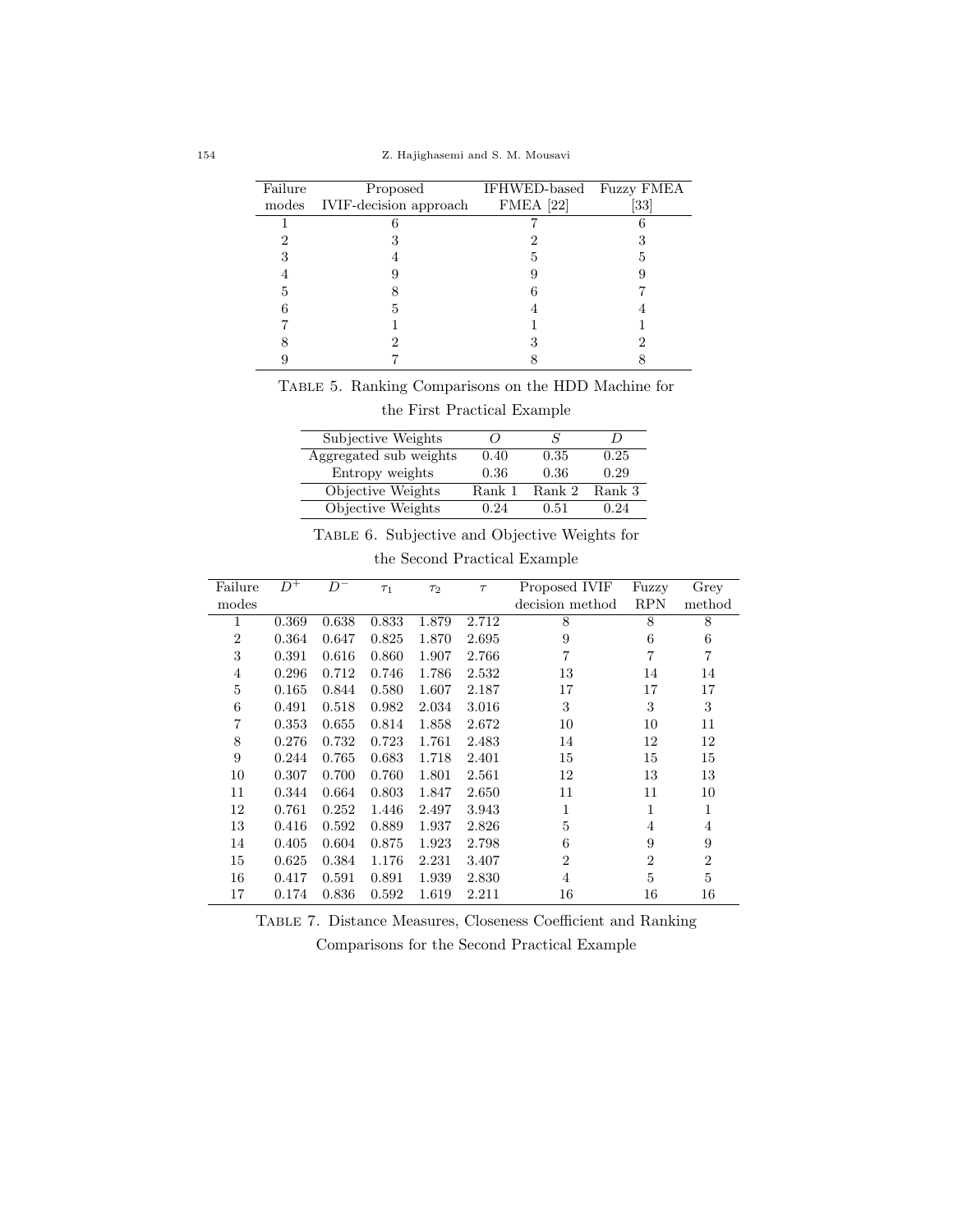A new approach in failure modes and effects analysis based on compromise solution by ... 155

#### 5. Discussion and Results

In this section, a sensitivity analysis on the impact of FMEA factors' weights is reported to further study on the collective index and ranking for the first application example. Because, as in equations (27) - (30) the collective index of each failure mode (alternative) is provided by a closeness to the IVIF-PIS and IVIF-NIS, the values of final ranking may depend on weights of the FMEA factors including objective and subjective importance. Several values of factors' weights are taken into consideration for the analysis of the collective index.

The idea of this sensitivity analysis is to exchange each FMEA factor's weight with another factor's weight. Thus, three combinations of these FMEA factors are assessed with each combination presented as a condition. The main condition (condition 1) proposes the original results of the first application example. Computational results of this sensitivity analysis are presented in Table 8 and depicted in Figure 2.

According to Figure 2, failure mode 7 has the highest rank and failure mode 4 has the lowest rank when the FMEA factors' weights are exchanged in three conditions. The analysis results show that the change of factors' weights does not remarkably change the ranking of nine failure modes in the first application example. It concedes with what this study has expected and illustrates that the ranking of nine failure modes remains stable in this application throughout the changes of weights. To show the performance of suggested IVIF-decision approach

| Conditions          |          | Weights |       | Values of collective index |       |       |       |       |       |       |       |       |
|---------------------|----------|---------|-------|----------------------------|-------|-------|-------|-------|-------|-------|-------|-------|
|                     | $\Omega$ | S       | D     | FM1                        | FM2   | FM3   | FM4   | FM5   | FM6   | FM7   | FM8   | FM9   |
| Main                | 0.301    | 0.390   | 0.309 | 2.953                      | 2.610 | 2.712 | 3.161 | 3.008 | 2.825 | 2.537 | 2.586 | 2.975 |
| $\scriptstyle{(1)}$ | 0.338    | 0.338   | 0.324 |                            |       |       |       |       |       |       |       |       |
|                     | 0.243    | 0.514   | 0.243 |                            |       |       |       |       |       |       |       |       |
|                     | 0.301    | 0.309   | 0.390 | 2.974                      | 2.620 | 2.718 | 3.216 | 3.061 | 2.878 | 2.531 | 2.623 | 2.974 |
| $^{(2)}$            | 0.338    | 0.324   | 0.338 |                            |       |       |       |       |       |       |       |       |
|                     | 0.243    | 0.243   | 0.514 |                            |       |       |       |       |       |       |       |       |
|                     | 0.390    | 0.301   | 0.309 | 2.967                      | 2.624 | 2.740 | 3.180 | 3.033 | 2.865 | 2.539 | 2.639 | 2.975 |
| $^{(3)}$            | 0.338    | 0.338   | 0.324 |                            |       |       |       |       |       |       |       |       |
|                     | 0.514    | 0.243   | 0.243 |                            |       |       |       |       |       |       |       |       |
|                     | 0.309    | 0.390   | 0.301 | 2.953                      | 2.610 | 2.710 | 3.162 | 3.009 | 2.827 | 2.538 | 2.589 | 2.975 |
| $^{(4)}$            | 0.324    | 0.338   | 0.338 |                            |       |       |       |       |       |       |       |       |
|                     | 0.243    | 0.514   | 0.243 |                            |       |       |       |       |       |       |       |       |

Table 8. Sensitivity Analysis on FMEA Factors' Weights

in the FMEA based on compromise solution concept, a practical example adopted from Liu et al. [21] (i.e., the first practical example) has been recalculated. To do this, first experts' opinions have been collected by linguistic terms and transferred to IVIF-numbers. Then, the opinions have been aggregated through IVIFWA operator and the weights have been determined. In the proposed approach, both subjective and objective weights have been considered. For subjective weights, aggregated weights assessed by experts have been employed as well as the entropy measure that calculates the weights based on decision matrix. Because of the importance of objective weights, a normal distribution-based method has been used to determine the weights of the OWA operator. Then, IVIFHWED operator has been taken to determine the distance of each element from IVIF-positive ideal solution (IVIF-PIS)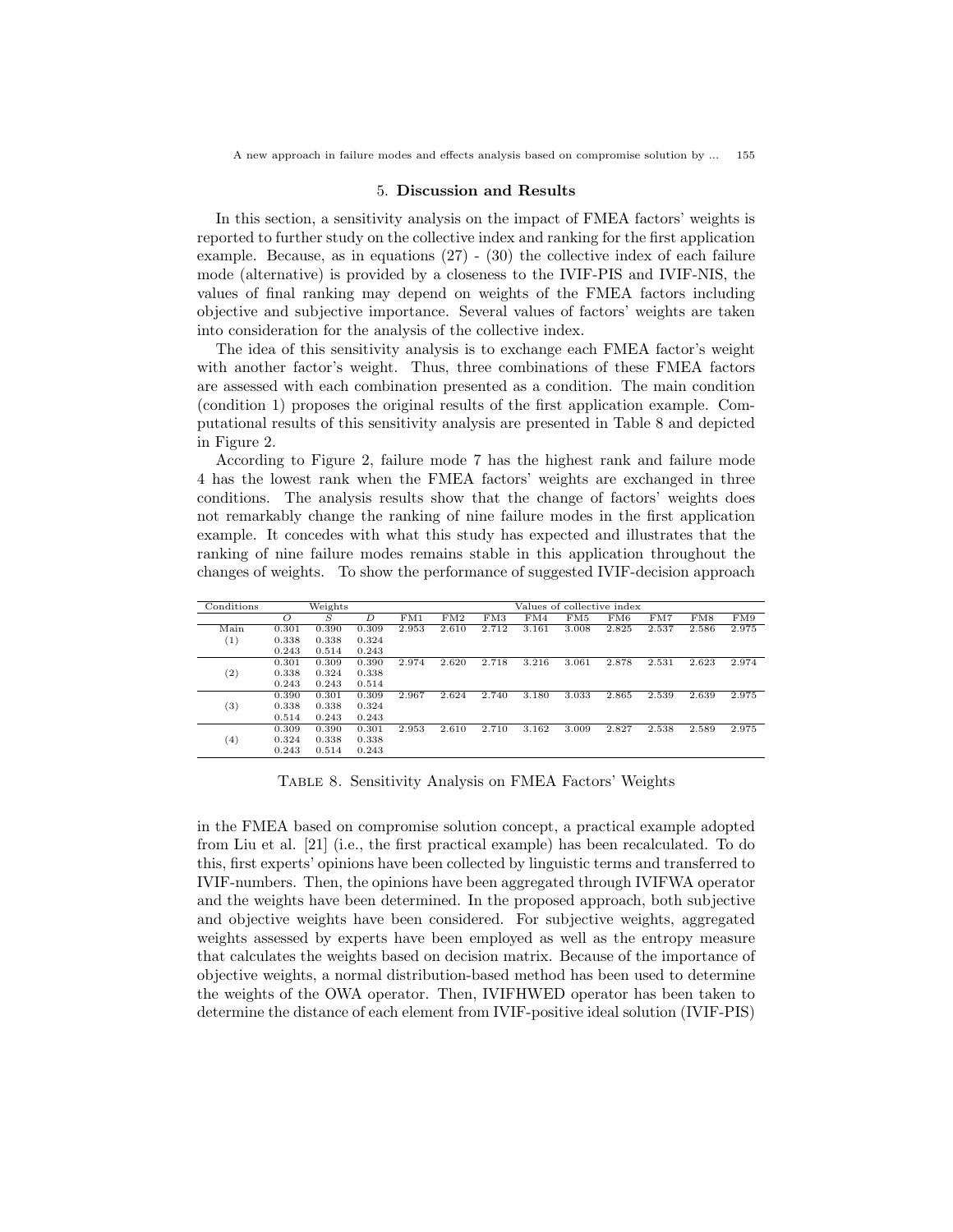and IVIF-negative ideal solution (IVIF-NIS); and finally, the proposed collective index has been calculated. The comparisons of ranking results for the proposed IVIF-decision approach and other decision methods under uncertainty, mentioned in [21], are illustrated in Table 5.

From Table 5, it can be seen that the ranking order of the proposed IVIF-decision approach is consistent with the ranking order of two-mentioned methods. In all of them, the failure mode 7 has the highest priority with the collective index of 2.537 and the failure mode 4 with collective index of 3.161 has the lowest priority.

In comparison with Liu et al. [21], failure mode 1 is more important than failure mode 5. As it can be seen in the decision matrix with respect to occurrence and severity factors, failure mode 1 has a higher degree. Although experts have given a higher score to failure mode 5 with respect to detection factor, this factor is not as important as severity.

As it is shown in Table 7 for the second practical example, the results of proposed IVIF-approach are consistent with fuzzy RPN and grey RPN methods. Only difference between the proposed IVIF-approach and former one is about failure modes 2 and 14. By considering Table 6 for the experts' opinions, failure 14 is more important with respect to occurrence factor, whereas the failure 2 has higher priority with respect to severity factor. The occurrence relative weight is higher than severity's weight; however, the difference between failures scores is not significant; the obtained result may be due to conformity of scales of original example to scales proposed in this study. Therefore, it can be concluded that this approach



Figure 2. Sensitivity Analysis Under Different FMEA Factors' Weights

has a high performance in comparison with other FMEA methods; there are main advantages in the proposed IVIF-decision approach, unlike the previous studies as follows:

• Dealing with uncertainties in the decision process by interval-valued intuitionistic fuzzy sets: Because it is not very easy to assess the failure modes precisely, many authors have suggested performing the FMEA analysis under uncertain environments [22, 9]. There are some studies that used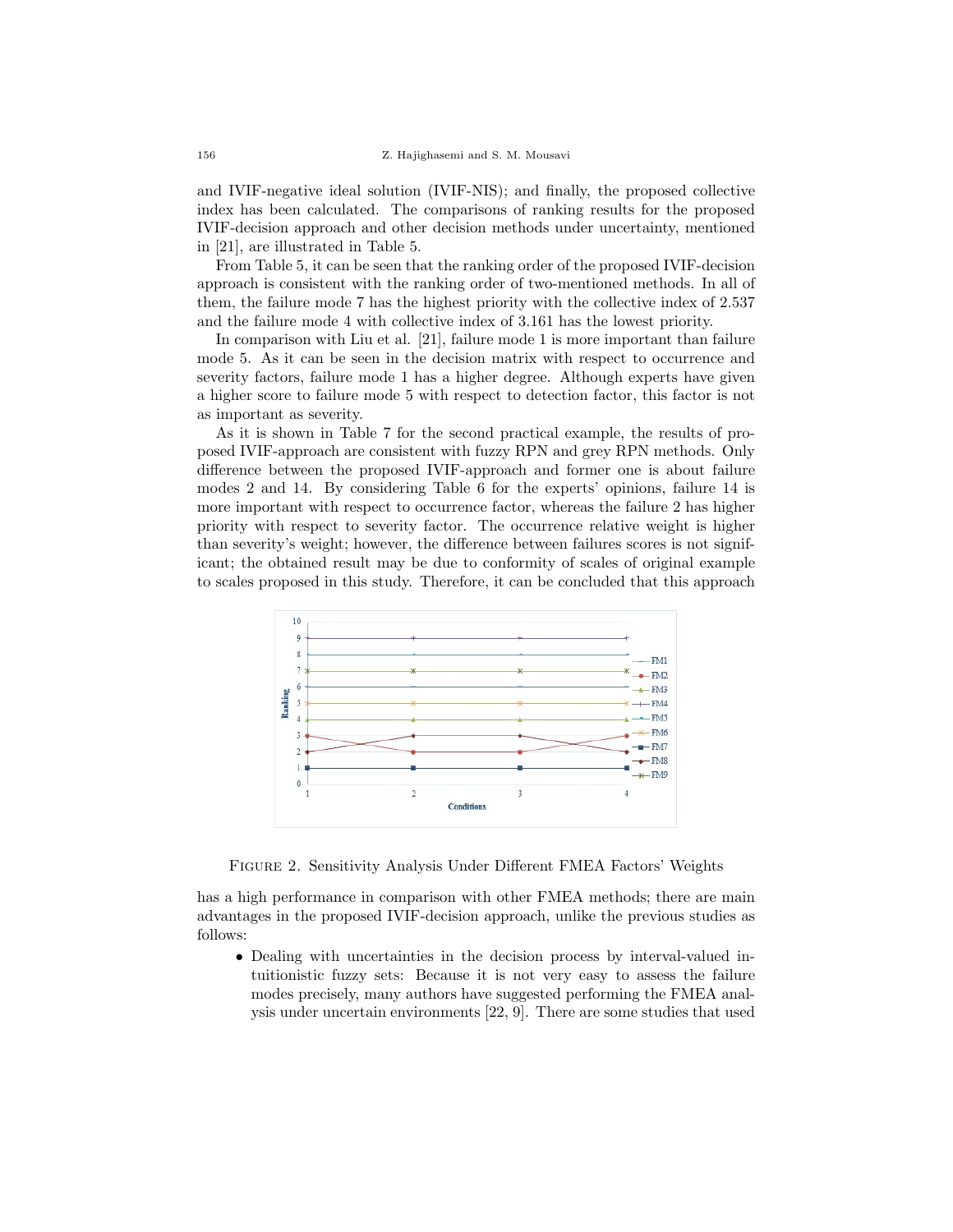A new approach in failure modes and effects analysis based on compromise solution by ... 157

notions and concepts of the IFSs [22, 7, 8]. The concept of IVIFSs is generalized form of IFSs theory that considers membership and non-membership functions as interval values. Hence, it can have a meaningful role in enhancing decision-making results and handling vagueness better than IFSs [33]. Therefore, this study has used the notions and concepts of IVIFSs that can retain more information about experts' assessments (judgments), and it is less likely to lose information duration of calculations and analysis under uncertainty. Moreover, because of applying the concept of the compromise solution in the proposed IVIF-decision approach under uncertainty, this concept's features help the proposed approach to have a clear computational form, uncomplicated and easy to understand steps, and finally the ability to properly determine the best option.

- Considering objective weights as well as subjective weights simultaneously in the decision process: There are many studies that have considered only one of subjective or objective weights in performing FMEA analysis. However, none of them is complete in the use of proper weights in reality. Subjective weights are criticized for the probability of considering unfair judgments of experts. Thus, they may result in biased ranking orders. Objective weights can reduce the effects of biased assessments and mitigate them in order to achieve better result. Nevertheless, it is considerable that none of them is complete without the other. Hence, in this study, both subjective and objective weights are performed in the proposed IVIF-decision approach unlike the previous studies.
- Providing two kinds of subjective weights in the decision process: This study has considered two kinds of subjective weights: direct assessment as well as entropy measure, and therefore, evaluation results of the FMEA is more trustworthy. Considering entropy measure as subjective weight ensures that the decision matrix is conforming to direct weights' assessments and thus less probability to have biased ranking orders.
- Presenting a new collective index to rank failure mode alternatives: it is very important for decision makers to prioritize failure mode alternatives accurately; hence, choosing an appropriate ranking index that discriminates among failure mode alternatives properly and recognizes the most serious ones is a critical part for the evaluation of FMEA. This index is based on weighted Euclidean distances of alternatives to positive and negative ideal points. Computational results indicate that this new index has an acceptance performance and ensure that the failure mode alternatives are ranked properly. Providing capacity of considering new risk factors with different scales in calculation and failures ranking is another advantage of this new collective index.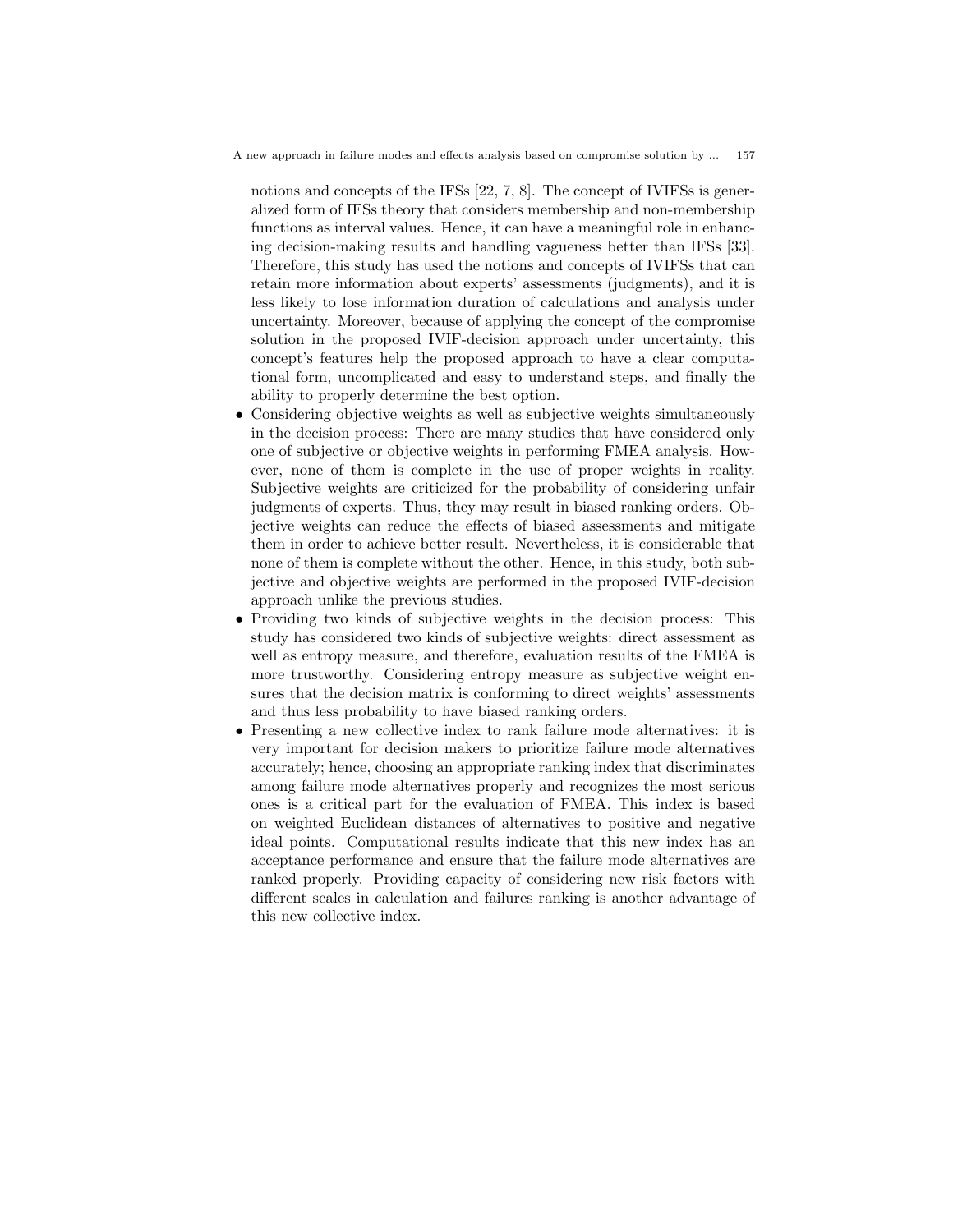#### 6. Conclusions and Further Research

FMEA is a well-known method as a preventive risk assessment approach that aims to find, analyze and mitigate serious failure modes. It is proved to be effective, easy to understand and well-documented method; however, it has some weak points and has been criticized by numerous authors. For instance, firstly, it does not contemplate relative importance among  $O, S$  and  $D$ . Secondly, different combinations of  $O, S$  and  $D$  may make exactly the same value of RPN, but their risk implications may be completely different. Thirdly, the three risk factors are difficult to be explicitly evaluated. This paper introduced a novel IVIF-decision approach based on a compromise solution concept that can overcome the above weak points and can revise the traditional FMEA. To contemplate the relative weights among the risk factors, both subjective and objective weights consist of aggregated weights obtained by experts' assessments, entropy and OWA operators have been employed in the proposed approach. Furthermore, this approach has been defined under an interval-valued intuitionistic fuzzy (IVIF)-environment to guarantee that the assessments information would be retained during the calculations. Hence, it considers uncertainty in experts' judgments as well as reduces the probability of obtaining two ranking orders with the same value. Finally, a new solution index based on alternatives' Euclidean distance to their positive and negative ideal points has been introduced to ensure that failure mode alternatives are ranked properly. To present the effectiveness of suggested approach, two practical examples have been illustrated in the manufacturing industry. Because of the product's complexity, FMEA can be useful to identify and eliminate the most serious risks under uncertainty. As it has been shown and discussed, this approach has an acceptable performance, as well as it ensures that relative weights are trustworthy and mitigates biased aspect of human judgments under the IVIF-environment. Further research can concentrate on some interesting aspects: Firstly, some wellknown decision-making methods, such as VIKOR, AHP, and ELECTRE, can be developed under an IVIF-environment based on the proposed objective and subjective weights. Considering IVIF-environment with different weights in the decision process can improve retaining information during computations. Secondly, it is considerable that there are some famous theories for representing uncertainty and vagueness hidden in experts' judgments, such as D-S evidence theory, Z-numbers and D-numbers. Thirdly, social and culture indicators can be regarded in the FMEA analysis with different phases. Fourthly, applying new extensions of fuzzy sets and decision support systems (DSSs) concurrently for computerizing the proposed decision approach is recommended to handle uncertainty in order to decrease the needed effort and time for computations.

### **REFERENCES**

[1] K. Atanassov and G. Gargov, Interval valued intuitionistic fuzzy sets, Fuzzy Sets and Systems, 31 (1989), 343–349.

<sup>[2]</sup> K. T. Atanassov, Operators over interval valued intuitionistic fuzzy sets, Fuzzy Sets and Systems, 64 (1994), 159–174.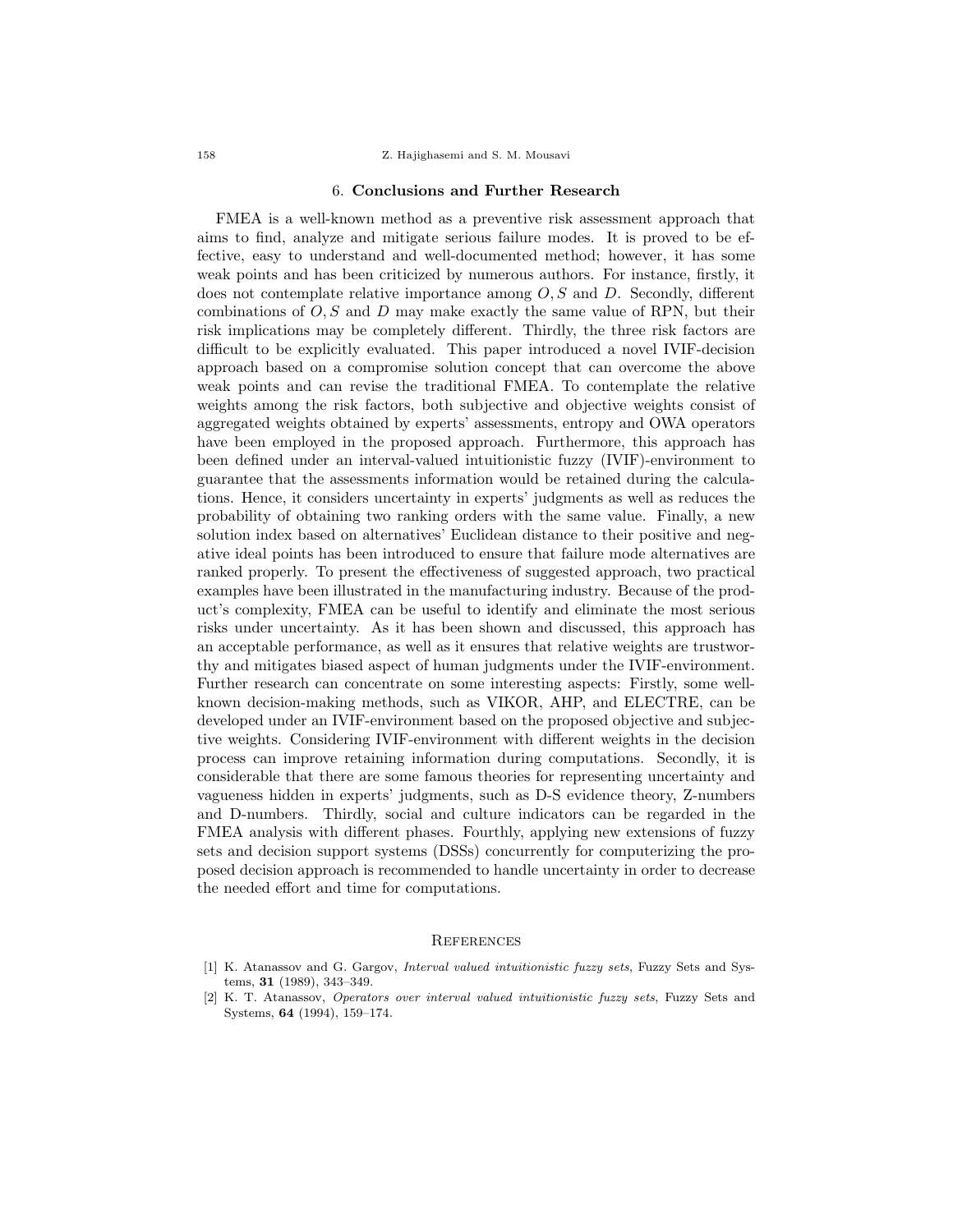A new approach in failure modes and effects analysis based on compromise solution by ... 159

- [3] G. Baek, S. Kim, S. Cheon, H. Suh and D. Lee, Prioritizing for failure modes of dynamic positioning system using fuzzy-FMEA, Journal of Korean Institute of Intelligent Systems, 25 (2015), 174–179.
- [4] F. E. Boran, S. Genc M. Kurt and D. Akay, A multi-criteria intuitionistic fuzzy group decision making for supplier selection with topsis method, Expert Systems with Applications, 36 (2009), 11363–11368.
- [5] M. Braglia, Mafma: multi-attribute failure mode analysis, International Journal of Quality & Reliability Management, 17 (2000), 1017–1033.
- [6] N. Chanamool and T. Naenna, Fuzzy FMEA application to improve decision-making process in an emergency department, Applied Soft Computing, 43 (2016), 441–453.
- [7] C. L. Chang, C. C. Wei and Y. H. Lee, Failure mode and effects analysis using fuzzy method and grey theory, Kybernetes, 28 (1999), 1072–1080.
- [8] K. H. Chang and C. H. Cheng, A risk assessment methodology using intuitionistic fuzzy set in FMEA, International Journal of Systems Science, 41 (2010), 1457–1471.
- [9] K. H. Chang, C. H., Cheng and Y. C. Chang, Reprioritization of failures in a silane supply system using an intuitionistic fuzzy set ranking technique, Soft Computing, 14 (2010), 285– 298.
- [10] T. Y. Chen, A prioritized aggregation operator-based approach to multiple criteria decision making using interval-valued intuitionistic fuzzy sets: a comparative perspective, Information Sciences, 281 (2014), 97–112.
- [11] T. Y. Chen, The inclusion-based topsis method with interval-valued intuitionistic fuzzy sets for multiple criteria group decision making, Applied Soft Computing, 26 (2015), 57–73.
- [12] K. S. Chin, Y. M. Wang, G. K. K. Poon and J. B. Yang, Failure mode and effects analysis by data envelopment analysis, Decision Support Systems, 48 (2009), 246–256.
- [13] Y. Du, H. Mo, X. Deng, R. Sadiq and Y. Deng, A new method in failure mode and effects analysis based on evidential reasoning, International Journal of System Assurance Engineering and Management, 5 (2014), 1–10.
- [14] H.R. Feili, N. Akar, H. Lotfizadeh, M. Bairampour and S. Nasiri, Risk analysis of geothermal power plants using failure modes and effects analysis (FMEA) technique, Energy Conversion and Management, 72 (2013), 69–76.
- [15] H. Hashemi, J. Bazargan, S. M. Mousavi and B. Vahdani, An extended compromise ratio model with an application to reservoir flood control operation under an interval-valued intuitionistic fuzzy environment, Applied Mathematical Modelling, 38 (2014), 3495–3511.
- [16] M. S. Kirkire, S. B. Rane and J. R. Jadhav, Risk management in medical product development process using traditional FMEA and fuzzy linguistic approach: a case study, Journal of Industrial Engineering International, 11 (2015), 595–611.
- [17] M. Kumru and P. Y. Kumru, Fuzzy FMEA application to improve purchasing process in a public hospital, Applied Soft Computing, 13 (2013), 721–733.
- [18] R. J. Kuo, Y. H. Wu and T. S. Hsu, Integration of fuzzy set theory and TOPSIS into HFMEA to improve outpatient service for elderly patients in taiwan, Journal of the Chinese Medical Association, 75 (2012), 341–348.
- [19] Z. Li and K. C. Kapur, Some perspectives to define and model reliability using fuzzy sets, Quality Engineering, 25 (2013), 136–150.
- [20] H. C. Liu, L. Liu, Q. H. Bian, Q. L. Lin, N. Dong and P. C. Xu, Failure mode and effects analysis using fuzzy evidential reasoning approach and grey theory, Expert Systems with Applications, 38 (2011), 4403–4415.
- [21] H. C. Liu, L. Liu and P. Li, Failure mode and effects analysis using intuitionistic fuzzy hybrid weighted euclidean distance operator, International Journal of Systems Science, 45 (2014), 2012–2030.
- [22] H. C. Liu, J. X. You, M. M. Shan and L. N. Shao, Failure mode and effects analysis using intuitionistic fuzzy hybrid TOPSIS approach, Soft Computing, 19 (2015), 1085–1098.
- [23] P. Liu, L. He and X. Yu, Generalized hybrid aggregation operators based on the 2-dimension uncertain linguistic information for multiple attribute group decision making, Group Decision and Negotiation, 25 (2016), 103–126.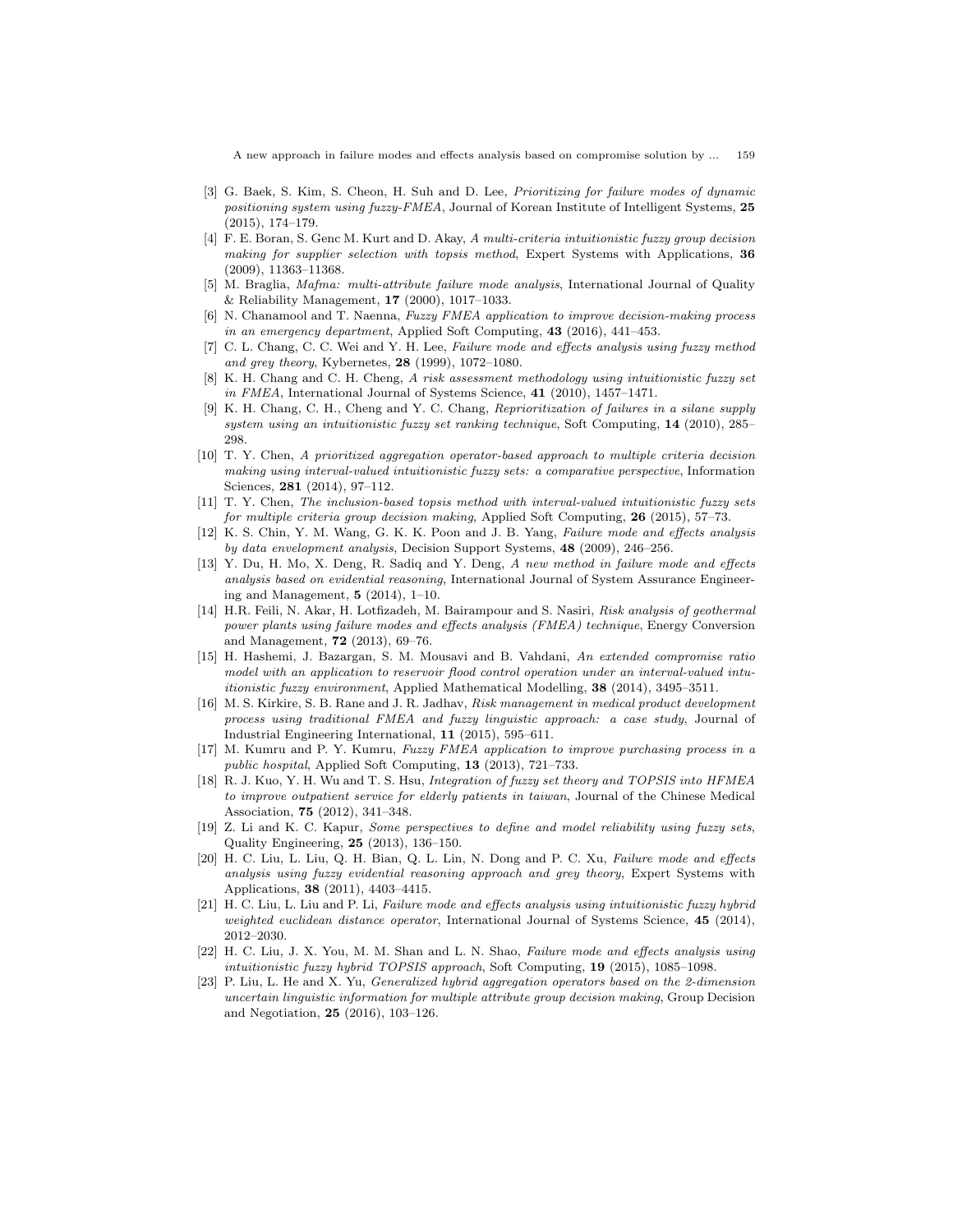- [24] P. Liu and F. Jin, A multi-attribute group decision-making method based on weighted geometric aggregation operators of interval-valued trapezoidal fuzzy numbers, Applied Mathematical Modelling, 36 (2012), 2498–2509.
- [25] P. Liu and Y. Liu, An approach to multiple attribute group decision making based on intuitionistic trapezoidal fuzzy power generalized aggregation operator, International Journal of Computational Intelligence Systems, 7 (2014), 291–304.
- [26] P. Liu and Y. Wang, Multiple attribute decision-making method based on single-valued neutrosophic normalized weighted bonferroni mean, Neural Computing and Applications, 25 (2014), 2001–2010.
- [27] P. Liu and X. Yu, 2-dimension uncertain linguistic power generalized weighted aggregation operator and its application in multiple attribute group decision making, Knowledge-Based Systems, 57 (2014), 69–80.
- [28] P. Liu, X. Zhang and F. Jin, A multi-attribute group decision-making method based on interval-valued trapezoidal fuzzy numbers hybrid harmonic averaging operators, Journal of Intelligent & Fuzzy Systems, 23 (2012), 159–168.
- [29] N. Rachieru, N. Belu and D. C. Anghel, Evaluating the risk of failure on injection pump using fuzzy FMEA method, Applied Mechanics and Materials, 657 (2014), 976–980.
- [30] S.-M. Seyed-Hosseini N. Safaei and M. Asgharpour, Reprioritization of failures in a system failure mode and effects analysis by decision making trial and evaluation laboratory technique, Reliability Engineering & System Safety, 91 (2006), 872–881.
- [31] F. Smarandache, Neutrosophy: neutrosophic probability, set, and logic: analytic synthesis  $\&$  synthetic analysis, American Research Press, USA, ISBN(s): 1879585634, 28(1) (1998), 25–38.
- [32] B. Vahdani, M. Salimi and M. Charkhchian, A new FMEA method by integrating fuzzy belief structure and TOPSIS to improve risk evaluation process, International Journal of Advanced Manufacturing Technology, 77 (2015), 357–368.
- [33] Z. Wang, K. W. Li and W. Wang, An approach to multiattribute decision making with interval-valued intuitionistic fuzzy assessments and incomplete weights, Information Sciences, 179 (2009), 3026–3040.
- [34] D. Woods, A failure mode and effects analysis (FMEA) from operating room setup to incision for living donor liver transplantation, In 2015 Apha Annual Meeting & Expo,  $5(2)$  (2015), 6–19.
- [35] N. Xiao, H. Z. Huang, Y. Li, L. He and T. Jin, Multiple failure modes analysis and weighted risk priority number evaluation in FMEA, Engineering Failure Analysis, 18 (2011), 1162– 1170.
- [36] Z. Xu, An overview of methods for determining OWA weights, International Journal of Intelligent Systems, 20 (2005), 843-865.
- [37] Z. Xu, Methods for aggregating interval-valued intuitionistic fuzzy information and their application to decision making, Control and Decision,  $22$  (2007), 215–225.
- R. R. Yager, On ordered weighted averaging aggregation operators in multicriteria decisionmaking, IEEE Transactions on Systems, Man, and Cybernetics, 18 (1988), 183–190.
- [39] J. Ye, Multicriteria fuzzy decision-making method based on a novel accuracy function under interval-valued intuitionistic fuzzy environment, Expert Systems with Applications, 36 (2009), 6899–6902.
- [40] J. Ye, Multicriteria fuzzy decision-making method using entropy weights-based correlation coefficients of interval-valued intuitionistic fuzzy sets, Applied Mathematical Modelling, 34 (2010), 3864–3870.
- [41] T. M. Yeh and L. Y. Chen, Fuzzy-based risk priority number in fmea for semiconductor wafer processes, International Journal of Production Research,  $52$  (2014), 539–549.
- [42] D. Yu, Y. Wu and T. Lu, Interval-valued intuitionistic fuzzy prioritized operators and their application in group decision making Knowledge-Based Systems, 30 (2012), 57–66.
- [43] S. X. Zeng, C. M. Tam and V. W. Tam, Integrating safety, environmental and quality risks for project management using a fmea method, Engineering Economics, 66 (2015), 44–52.